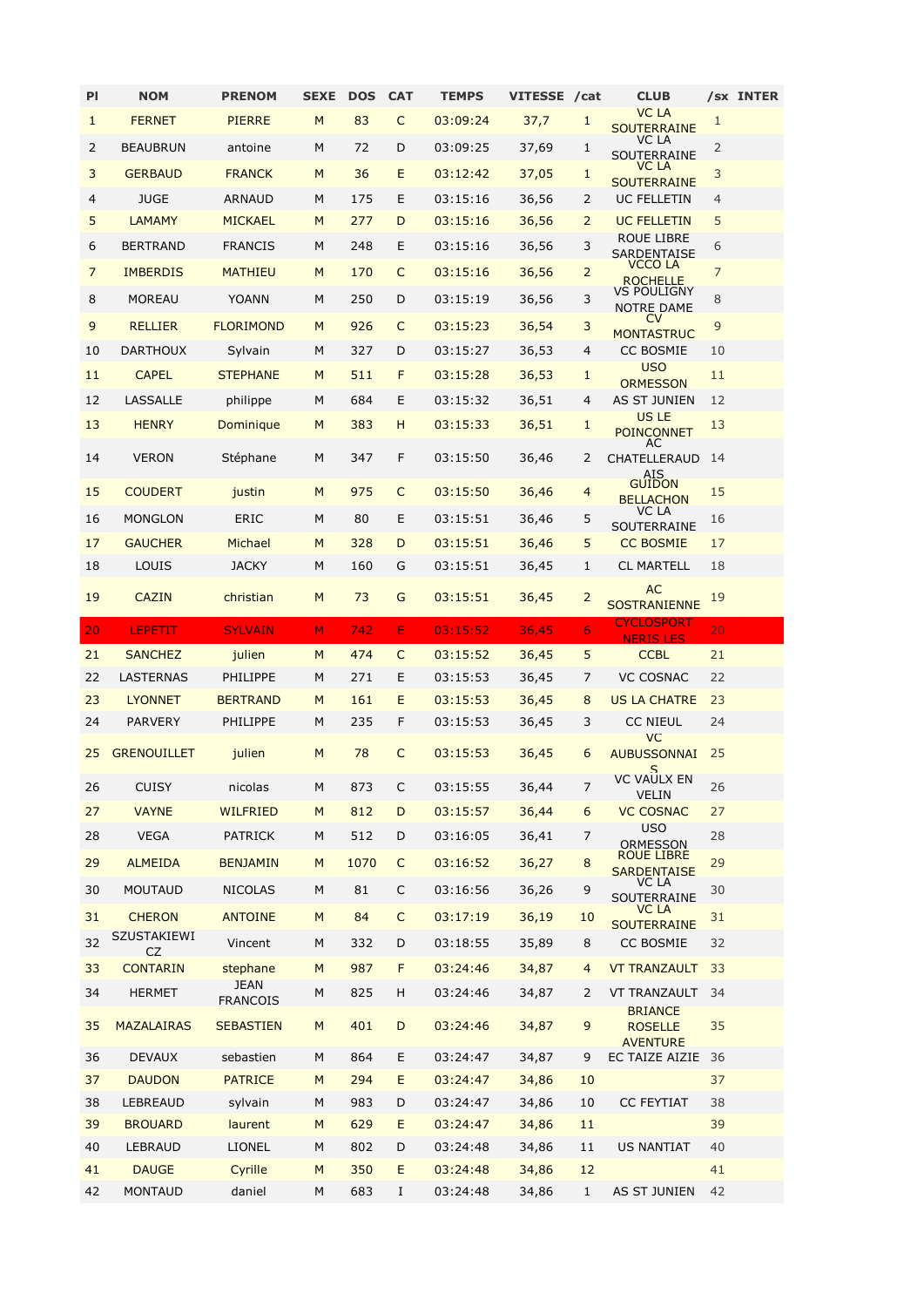| 43 | <b>SINGLANDE</b> | eric              | M | 871  | E  | 03:24:48 | 34,86 | 13             | <b>GOURDON</b><br><b>CYCLISME</b>                   | 43 |
|----|------------------|-------------------|---|------|----|----------|-------|----------------|-----------------------------------------------------|----|
| 44 | <b>MAZERAT</b>   | alexis            | M | 10   | C  | 03:24:48 | 34,86 | 11             | VC LA<br>SOUTERRAINE                                | 44 |
| 45 | <b>GARDEIL</b>   | xavier            | M | 723  | D  | 03:24:48 | 34,86 | 12             | <b>UCDM</b>                                         | 45 |
| 46 | <b>GARGAUD</b>   | <b>GILLES</b>     | M | 28   | G  | 03:24:48 | 34,86 | 3              | VC LA<br>SOUTERRAINE                                | 46 |
| 47 | <b>MARCILLAT</b> | <b>CEDRIC</b>     | M | 309  | D  | 03:24:49 | 34,86 | 13             |                                                     | 47 |
| 48 | <b>GETREAU</b>   | Anthony           | M | 346  | D  | 03:24:49 | 34,86 | 14             | <b>CSC VOUILLE</b>                                  | 48 |
| 49 | <b>MERCIER</b>   | <b>GUY</b>        | M | 259  | G  | 03:24:50 | 34,85 | $\overline{4}$ | <b>ASPTT BRIVE</b>                                  | 49 |
| 50 | <b>FEUILLARD</b> | <b>CHRISTOPHE</b> | M | 766  | F  | 03:24:51 | 34,85 | 5              | <b>BRIANCE</b><br><b>ROSELLE</b><br><b>AVENTURE</b> | 50 |
| 51 | <b>PEACH</b>     | <b>CHARLES</b>    | M | 472  | E  | 03:24:51 | 34,85 | 14             | <b>LONDON</b><br><b>DYNAMO</b>                      | 51 |
| 52 | <b>GILBERT</b>   | <b>VINCENT</b>    | M | 227  | C  | 03:24:52 | 34,85 | 12             | <b>US ARGENTON</b>                                  | 52 |
| 53 | <b>SOUPET</b>    | <b>CHRISTOPHE</b> | M | 982  | E  | 03:24:53 | 34,85 | 15             | <b>AC</b><br><b>TREVOLOISE</b><br>UC                | 53 |
| 54 | <b>MORIN</b>     | alain             | M | 638  | G  | 03:24:55 | 34,84 | 5              | CORREZIENNE<br>TULLE                                | 54 |
| 55 | <b>BOUCHET</b>   | jerome            | M | 978  | D  | 03:24:56 | 34,84 | 15             |                                                     | 55 |
| 56 | <b>HERVE</b>     | THIERRY           | M | 184  | F  | 03:24:56 | 34,84 | 6              | ROC CYCLO                                           | 56 |
| 57 | <b>CUISY</b>     | mickael           | M | 872  | C  | 03:24:56 | 34,84 | 13             | UC                                                  | 57 |
| 58 | <b>RESTOIN</b>   | <b>JEAN MARC</b>  | M | 456  | F  | 03:25:09 | 34,8  | 7              | <b>CONFOLENTAIS</b>                                 | 58 |
| 59 | <b>NACCACHE</b>  | <b>PHILIPPE</b>   | M | 463  | F  | 03:25:11 | 34,8  | 8              | <b>STADE</b><br><b>NIORTAIS</b><br>TRIATHI ON       | 59 |
| 60 | <b>TRICHET</b>   | PHILIPPE          | M | 152  | G  | 03:25:13 | 34,79 | 6              | <b>RANDONNEURS</b><br>ROCHELAIS                     | 60 |
| 61 | <b>FAURE</b>     | <b>LAURENT</b>    | M | 176  | F  | 03:25:43 | 34,71 | 9              |                                                     | 61 |
| 62 | RAYNAL           | olivier           | M | 700  | D  | 03:25:50 | 34,69 | 16             | <b>FC VARETZ</b>                                    | 62 |
| 63 | <b>VERGNAUD</b>  | fabien            | M | 1023 | C  | 03:26:49 | 34,52 | 14             | <b>VTT VAL DU</b><br><b>TAURION</b>                 | 63 |
| 64 | <b>PREVOST</b>   | pierre            | M | 954  | C  | 03:26:50 | 34,52 | 15             | <b>SL CHAMBERET</b><br>CHATEAUNEUF                  | 64 |
| 65 | <b>GUYONNET</b>  | bruno             | M | 75   | E  | 03:28:19 | 34,27 | 16             | <b>ROUE LIBRE</b><br><b>SARDENTAISE</b>             | 65 |
| 66 | <b>BRACHET</b>   | erick             | M | 74   | G  | 03:28:21 | 34,27 | 7              | ROUE LIBRE<br><b>SARDENTAISE</b><br><b>UC</b>       | 66 |
| 67 | <b>PAILLARD</b>  | <b>LAURENT</b>    | M | 165  | E. | 03:29:51 | 34,02 | 17             | <b>ROYERES/ST</b><br><b>I FONARD</b>                | 67 |
| 68 | <b>ADANT</b>     | <b>PIERRE</b>     | M | 974  | D  | 03:32:31 | 33,6  | 17             | TEAM ALCOOLO<br><b>VELO</b>                         | 68 |
| 69 | <b>BRULON</b>    | guy               | M | 457  | I  | 03:32:46 | 33,56 | $\overline{2}$ | <b>VT TRANZAULT</b>                                 | 69 |
| 70 | <b>PREVOT</b>    | Yves              | М | 372  | н  | 03:32:46 | 33,56 | 3              | <b>US LE</b><br>POINCONNET                          | 70 |
| 71 | <b>MAQUAIRE</b>  | benoit            | M | 703  | D  | 03:32:47 | 33,55 | 18             | <b>GIRONDINS DE</b><br><b>BORDEAUX</b>              | 71 |
| 72 | <b>PIPIER</b>    | <b>DAMIEN</b>     | M | 1089 | C  | 03:32:47 | 33,55 | 16             | <b>CC MAINSAT</b>                                   | 72 |
| 73 | <b>POINTEAU</b>  | xavier            | M | 18   | н  | 03:32:47 | 33,55 | $\overline{4}$ |                                                     | 73 |
| 74 | <b>MORISSON</b>  | claude            | М | 852  | F  | 03:32:47 | 33,55 | 10             | <b>USTM</b><br><b>CYCLISME</b>                      | 74 |
| 75 | PIPEREAU         | <b>CHRISTOPHE</b> | M | 588  | D  | 03:32:47 | 33,55 | 19             | <b>US ARGENTON</b>                                  | 75 |
| 76 | <b>BREUX</b>     | sylvain           | M | 955  | E  | 03:32:48 | 33,55 | 18             | <b>SL CHAMBERET</b><br>CHATEAUNEUF                  | 76 |
| 77 | <b>BRIFFAUD</b>  | <b>OLIVIER</b>    | M | 172  | D  | 03:32:48 | 33,55 | 20             | <b>EC VELIZY</b>                                    | 77 |
| 78 | <b>BROUARD</b>   | gilles            | M | 630  | G  | 03:32:49 | 33,55 | 8              | <b>ALLC</b>                                         | 78 |
| 79 | <b>CHAPUT</b>    | paul              | M | 24   | F  | 03:32:49 | 33,55 | 11             | <b>AC ST VAURY</b>                                  | 79 |
| 80 | <b>BRIFFAUD</b>  | <b>JEAN PAUL</b>  | М | 168  | I  | 03:32:49 | 33,55 | 3              | <b>EC VELIZY</b>                                    | 80 |
| 81 | <b>MAGNE</b>     | pierre            | M | 1053 | I  | 03:32:50 | 33,55 | $\overline{4}$ | <b>VC DE</b><br><b>MAURIAC</b>                      | 81 |
| 82 | <b>RUAUD</b>     | christophe        | М | 744  | Ε  | 03:32:50 | 33,55 | 19             | VC ST PRIEST /<br><b>AIXE</b>                       | 82 |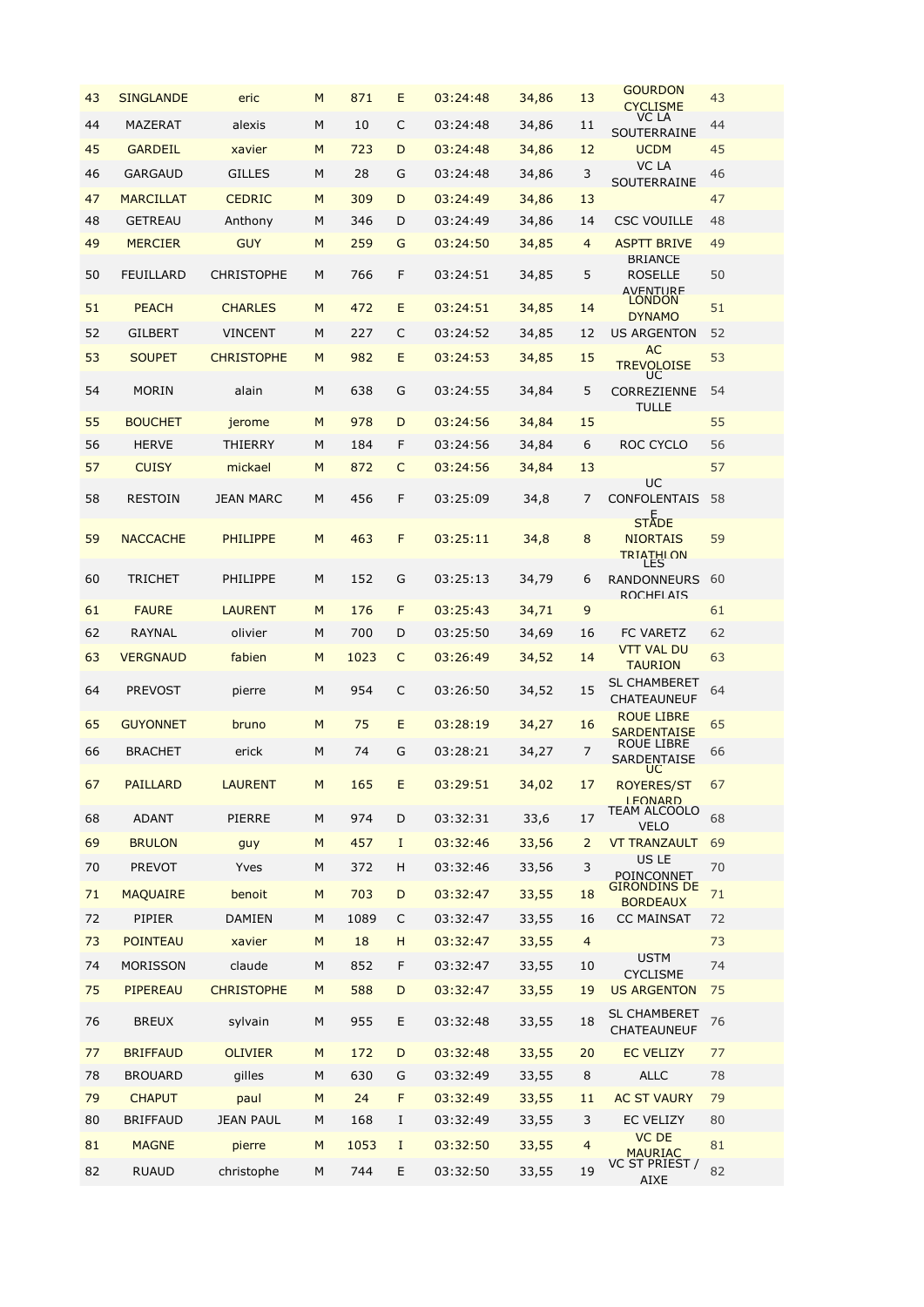| 83 | <b>ROUGERIE</b>  | <b>ALAIN</b>            | M  | 850  | $\mathbf I$ | 03:32:50 | 33,55 | 5               | ASPII<br><b>CLERMONT</b><br><b>FFRRAND</b>    | 83  |
|----|------------------|-------------------------|----|------|-------------|----------|-------|-----------------|-----------------------------------------------|-----|
| 84 | <b>FAURE</b>     | eric                    | м  | 1058 | E           | 03:32:50 | 33,55 | 20              | <b>EVCC</b><br><b>BERGERAC</b>                | 84  |
| 85 | <b>SOULARD</b>   | michel                  | M  | 927  | E           | 03:32:51 | 33,54 | 21              |                                               | 85  |
| 86 | TROYARD          | <b>JACKY</b>            | М  | 1084 | I           | 03:32:51 | 33,54 | 6               |                                               | 86  |
| 87 | <b>PALUARES</b>  | sebastien               | M  | 833  | D           | 03:32:51 | 33,54 | 21              | <b>UV ST ELOY</b>                             | 87  |
| 88 | <b>DETIENNE</b>  | cedric                  | M  | 484  | D           | 03:32:51 | 33,54 | 22              | <b>LES MINES</b><br>AS POLICE DE<br>LIMOGES   | 88  |
| 89 | <b>GAILLARD</b>  | Aurélien                | M  | 368  | C           | 03:32:52 | 33,54 | 17              | EC TAIZE AIZIE                                | 89  |
| 90 | <b>SALAIS</b>    | christian               | M  | 599  | I           | 03:32:52 | 33,54 | 7               | <b>VC INGRANDES</b>                           | 90  |
| 91 | <b>LAROCHE</b>   | gerald                  | M  | 598  | F           | 03:32:52 | 33,54 | 12              | <b>ELAN CYCLISTE</b><br>D'AMBAZAC             | 91  |
| 92 | <b>BARAT</b>     | merry                   | M  | 759  | C           | 03:32:52 | 33,54 | 18              | GIRONDINS DE<br><b>BORDEAUX</b>               | 92  |
| 93 | <b>MOREAU</b>    | <b>BERNARD</b>          | M  | 249  | н           | 03:32:53 | 33,54 | 5               | <b>VC LIGNIEROIS</b>                          | 93  |
| 94 | <b>BEZELGA</b>   | JEAN<br><b>FRANCOIS</b> | M  | 274  | E           | 03:32:53 | 33,54 | 22              | <b>BONNAC</b><br>LOISIRS                      | 94  |
| 95 | <b>LAVOUE</b>    | thierry                 | M  | 911  | E           | 03:32:54 | 33,54 | 23              | <b>AL RIVIERES</b>                            | 95  |
| 96 | <b>SORIA</b>     | stéphane                | М  | 751  | D           | 03:32:54 | 33,54 | 23              | <b>UVP</b>                                    | 96  |
| 97 | <b>MOUILLET</b>  | remy                    | M  | 628  | F           | 03:32:54 | 33,54 | 13              |                                               | 97  |
| 98 | DENIS            | Pascal                  | M  | 369  | Ε           | 03:32:54 | 33,54 | 24              | EC TAIZE AIZIE                                | 98  |
| 99 | <b>NELLIAS</b>   | <b>REGIS</b>            | M  | 174  | E           | 03:32:54 | 33,53 | 25              | AC<br><b>CHATILLONAIS</b><br>F                | 99  |
| ## | <b>BORDERIE</b>  | <b>JEAN JACQUES</b>     | М  | 738  | G           | 03:32:55 | 33,53 | 9               | <b>ASPTT</b><br>POITIERS                      | 100 |
| ## | <b>LOUSTAUD</b>  | <b>NICOLAS</b>          | M  | 537  | D           | 03:32:55 | 33,53 | 24              | <b>AS ST JUNIEN</b>                           | 101 |
| ## | MAZAUDOUX        | didier                  | М  | 773  | I           | 03:32:55 | 33,53 | 8               | <b>CC EXIDEUIL</b>                            | 102 |
| ## | <b>FERRANDIS</b> | <b>JEROME</b>           | M  | 438  | F           | 03:32:55 | 33,53 | 14              | <b>AC MIGNALAUX</b><br><b>CYCLE</b>           | 103 |
| ## | LAFFAYE          | <b>BERNARD</b>          | M  | 410  | I           | 03:32:55 | 33,53 | 9               | <b>ASC FOURS</b>                              | 104 |
| ## | <b>COLLIN</b>    | samuel                  | M  | 963  | D           | 03:32:56 | 33,53 | 25              | <b>AS MEUDON</b>                              | 105 |
| ## | <b>VENTENAT</b>  | david                   | M  | 973  | D           | 03:32:57 | 33,53 | 26              | TEAM ALCOOLO<br><b>VELO</b>                   | 106 |
| ## | <b>BURET</b>     | patrick                 | M  | 671  | н           | 03:32:58 | 33,53 | 6               | ROC CYCLO                                     | 107 |
| ## | <b>BOUET</b>     | etienne                 | M  | 815  | C           | 03:33:00 | 33,52 | 19              | AS MIGNALOUX 108                              |     |
| ## | <b>VRIGNAUD</b>  | <b>DOMINIQUE</b>        | M  | 1032 | н           | 03:33:01 | 33,52 | $\overline{7}$  |                                               | 109 |
| ## | ROUSSEAU         | <b>FLORENT</b>          | М  | 263  | E           | 03:33:02 | 33,51 | 26              | UC LUBERSAC                                   | 110 |
| ## | <b>DELACOUX</b>  | <b>ROLAND</b>           | M  | 373  | $\mathbf I$ | 03:33:03 | 33,51 | 10              | US LE<br><b>POINCONNET</b>                    | 111 |
| ## | <b>MENNETEAU</b> | <b>JEAN PHILIPPE</b>    | М  | 780  | D           | 03:33:03 | 33,51 | 27              | US NANTIAT                                    | 112 |
| ## | <b>NEBOUT</b>    | daniel                  | M  | 533  | H           | 03:33:03 | 33,51 | 8               | <b>AS NEUILLY LE</b>                          | 113 |
| ## | <b>DIAZ</b>      | matthieu                | М  | 568  | C           | 03:33:03 | 33,51 | 20              | <b>REAL</b><br>ELAN CYCLISTE                  | 114 |
| ## | <b>BEAUMATIN</b> | <b>SEBASTIEN</b>        | M  | 196  | D           | 03:33:04 | 33,51 | 28              | D'AMBAZAC<br><b>AS ST JUNIEN</b>              | 115 |
| ## | <b>DESCUBES</b>  | <b>PATRICK</b>          | М  | 314  | F           | 03:33:05 | 33,51 | 15              | <b>SCC</b>                                    | 116 |
| ## | <b>SAMOYAU</b>   | vincent                 | M  | 976  | E           | 03:33:15 |       |                 | <b>LAURENTAIS</b>                             |     |
| ## |                  |                         |    |      |             |          | 33,48 | 27              | AS MIGNALOUX 117<br><b>CYCLOSPORT</b>         |     |
|    | <b>ROUGE</b>     | jean paul               | M. | 173  | G           | 03:33:43 | 33,41 | 10 <sub>1</sub> | <b>NERIS LES</b>                              | 118 |
| ## | <b>SENELAS</b>   | gilbert                 | M  | 600  | H           | 03:33:43 | 33,41 | 9               | <b>VC INGRANDES 119</b><br><b>CHOLET VELO</b> |     |
| ## | <b>GLOTIN</b>    | <b>CLAUDE</b>           | М  | 400  | H           | 03:34:01 | 33,36 | 10              | <b>SPORT</b><br><b>LES</b>                    | 120 |
| ## | <b>YANNICK</b>   | <b>CARON</b>            | M  | 151  | G           | 03:35:00 | 33,21 | 11              | RANDONNEURS 121<br>ROCHELET                   |     |
| ## | <b>GALANT</b>    | <b>JEAN MARIE</b>       | М  | 157  | $\bf{I}$    | 03:35:01 | 33,21 | 11              | AC ORADOUR<br><b>SUR GLANE</b>                | 122 |
| ## | <b>MICHAUD</b>   | <b>CHRISTIAN</b>        | M  | 521  | H           | 03:35:01 | 33,21 | 11              | <b>CUCLOS</b><br><b>BRIOUXAIS</b>             | 123 |
| ## | <b>CARON</b>     | Guy                     | М  | 358  | G           | 03:35:17 | 33,16 | 12              |                                               | 124 |
| ## | <b>DURAND</b>    | <b>NICOLAS</b>          | M  | 1105 | D           | 03:35:25 | 33,14 | 29              |                                               | 125 |
| ## | LAMRAOUI         | MOHAMED                 | М  | 821  | H           | 03:36:19 | 33,01 | 12              | <b>AVCC</b><br>CHATEAUROUX                    | 126 |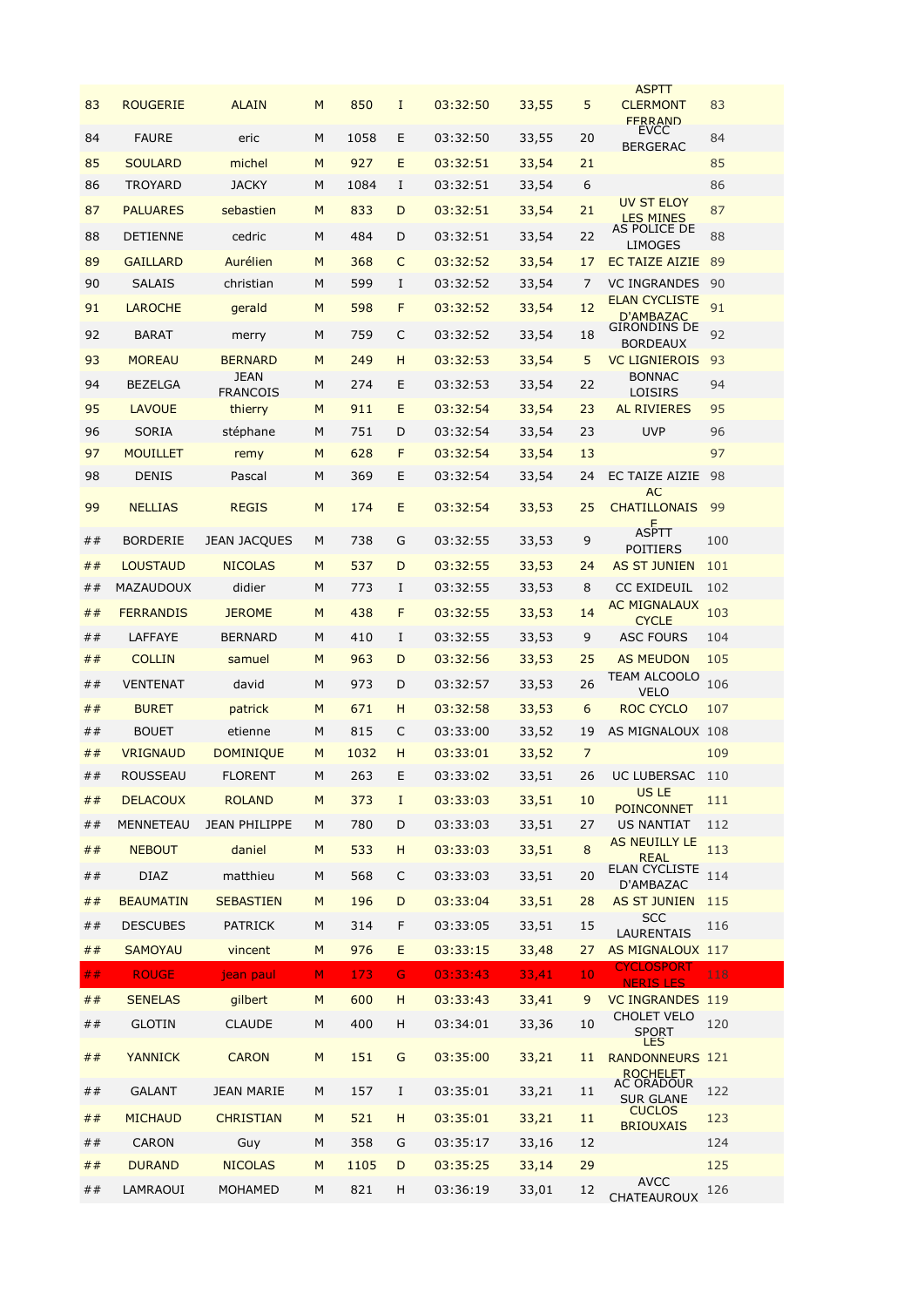| ##       | <b>PRADES</b>     | sebastien       | M         | 816  | C        | 03:37:08 | 32,88 | 21 | <b>AS MIGNALOUX 127</b>                           |              |
|----------|-------------------|-----------------|-----------|------|----------|----------|-------|----|---------------------------------------------------|--------------|
| ##       | <b>PEROLLE</b>    | <b>Nicolas</b>  | M         | 367  | E        | 03:37:16 | 32,86 | 28 | EC TAIZE AIZIE 128                                |              |
| ##       | <b>DANCOINE</b>   | <b>JEROME</b>   | M         | 185  | F        | 03:39:00 | 32,6  | 16 | US LA CHATRE 129                                  |              |
| ##       | PICHON            | Frédéric        | M         | 331  | D        | 03:39:50 | 32,48 | 30 | <b>CC BOSMIE</b>                                  | 130          |
| ##       | <b>CARQUAIX</b>   | sebastien       | M         | 981  | D        | 03:39:52 | 32,47 | 31 | <b>CC FEYTIAT</b>                                 | 131          |
| ##       | REMIGI            | david           | M         | 1030 | D        | 03:39:52 | 32,47 | 32 |                                                   | 132          |
| ##       | <b>CUISY</b>      | pascal          | M         | 874  | F        | 03:39:52 | 32,47 | 17 |                                                   | 133          |
| ##       | MOREIRA           | CARLOS          | M         | 606  | F        | 03:39:53 | 32,47 | 18 | TAUFFLARD<br>TEAM                                 | 134          |
| ##       | <b>MICARD</b>     | <b>SERGE</b>    | M         | 831  | G        | 03:39:54 | 32,47 | 13 | <b>UV ST ELOY</b>                                 | 135          |
| ##       | <b>BOUCHAUD</b>   | bruno           | M         | 431  | F        | 03:39:54 | 32,47 | 19 | <b>LES MINES</b><br><b>AS LEGRAND</b>             | 136          |
| ##       | <b>ASPINION</b>   | yoann           | M         | 888  | C        | 03:39:55 | 32,47 | 22 |                                                   | 137          |
|          |                   |                 |           |      |          |          |       |    | <b>VC</b>                                         |              |
| ##       | LANZETTO          | <b>ALAIN</b>    | M         | 483  | I        | 03:39:55 | 32,47 | 12 | MONTMORILLO 138<br>N                              |              |
| ##       | <b>FAGEON</b>     | <b>FRANCK</b>   | M         | 38   | E        | 03:39:55 | 32,46 | 29 | <b>VC LA</b><br><b>SOUTERRAINE</b><br><b>LES</b>  | 139          |
| ##       | PLISSONNEAU       | <b>SILVERE</b>  | M         | 336  | F        | 03:39:56 | 32,46 | 20 | RANDONNEURS 140<br>ROCHELAIS                      |              |
| ##       | <b>TEILLAUMAS</b> | <b>JEAN LUC</b> | M         | 937  | G        | 03:39:57 | 32,46 | 14 | <b>UC LUBERSAC</b>                                | 141          |
| ##       | <b>GAUT</b>       | florence        | F         | 1031 | В        | 03:39:58 | 32,46 | 1  | UC BRIVE                                          | $\mathbf{1}$ |
| ##       | <b>SOUTHON</b>    | <b>JULIEN</b>   | M         | 892  | D        | 03:39:58 | 32,46 | 33 |                                                   | 142          |
| ##       | <b>CIAVATTA</b>   | raynal          | M         | 69   | Е        | 03:39:59 | 32,46 | 30 | <b>CABOURG</b><br><b>CYCLO CLUB</b>               | 143          |
| ##       | <b>SEGUIN</b>     | francis         | M         | 837  | E        | 03:39:59 | 32,46 | 31 | <b>ACS</b><br><b>BUZANCAIS</b>                    | 144          |
| ##       | ASPINION          | frédéric        | M         | 485  | D        | 03:40:01 | 32,45 | 34 | AC RILHAC                                         | 145          |
| ##       | <b>PEYMIRAT</b>   | dominique       | M         | 536  | F        | 03:40:07 | 32,44 | 21 | RANCON<br><b>CAPO CYCLO</b><br><b>LIMOGES</b>     | 146          |
| ##       | <b>FAUCHER</b>    | didier          | M         | 699  | F        | 03:40:11 | 32,43 | 22 | <b>ELAN CYCLISTE</b><br>D'AMBAZAC                 | 147          |
| ##       | <b>PAUGNAT</b>    | <b>PIERRE</b>   | M         | 653  | H        | 03:40:19 | 32,41 | 13 |                                                   | 148          |
| ##       | <b>TOURRET</b>    | MICHEL          | M         | 1021 | H        | 03:40:20 | 32,4  | 14 | AAJB BLOIS                                        | 149          |
| ##       | <b>STANSFIELD</b> | <b>PIERS</b>    | M         | 564  | E        | 03:40:23 | 32,4  | 32 | <b>LONDON</b>                                     | 150          |
| ##       | <b>PAUGNAT</b>    | <b>CYRIL</b>    | M         | 201  | D        | 03:41:02 | 32,3  | 35 | <b>DYNAMO</b><br><b>AS LEGRAND</b>                | 151          |
| ##       | <b>LACHAMBRE</b>  | <b>CYRILLE</b>  | M         | 360  | F        | 03:41:05 | 32,29 | 23 | <b>ROUE LIBRE</b>                                 | 152          |
|          |                   |                 |           |      |          |          |       |    | <b>SARDENTAISE</b><br><b>VIENNE</b>               |              |
| $\#\,\#$ | DECHAINE          | david           | ${\sf M}$ | 560  | D        | 03:42:01 | 32,16 | 36 | <b>BIATHLON</b><br><b>GIRONDINS DE</b>            | 153          |
| ##       | <b>HUSSON</b>     | bernard         | M         | 704  | E        | 03:42:28 | 32,09 | 33 | <b>BORDEAUX</b><br><b>VC LIVRY</b>                | 154          |
| ##       | <b>DUFOURT</b>    | LOUIS           | M         | 823  | н        | 03:44:04 | 31,86 | 15 | <b>GARGAN</b><br>UV ST ELOY                       | 155          |
| ##       | <b>CASIER</b>     | christian       | M         | 832  | н        | 03:44:04 | 31,86 | 16 | <b>LES MINES</b>                                  | 156          |
| ##       | <b>BRISSAUD</b>   | Dominique       | M         | 341  | G        | 03:44:04 | 31,86 | 15 | <b>CC NIEUL</b>                                   | 157          |
| ##       | <b>NIATI</b>      | <b>HAKIM</b>    | M         | 1033 | F        | 03:44:04 | 31,86 | 24 | <b>VIENNE</b><br><b>BIATHLON</b>                  | 158          |
| ##       | MAZERAT           | emmanuel        | M         | 9    | E        | 03:44:05 | 31,86 | 34 | VC LA<br>SOUTERRAINE                              | 159          |
| ##       | <b>LHERITIER</b>  | <b>REGIS</b>    | M         | 1113 | G        | 03:44:05 | 31,86 | 16 |                                                   | 160          |
| ##       | <b>VIVIER</b>     | MICHEL          | M         | 1118 | G        | 03:44:05 | 31,86 | 17 | <b>VC COURNON</b>                                 | 161          |
| ##       | <b>AFONSO</b>     | <b>CARLOS</b>   | M         | 45   | D        | 03:44:05 | 31,86 | 37 |                                                   | 162          |
| ##       | FABRIE            | elian           | M         | 841  | G        | 03:44:05 | 31,86 | 18 | PANA LOISIRS                                      | 163          |
| ##       | <b>TEXIER</b>     | jean louis      | M         | 601  | н        | 03:44:06 | 31,86 | 17 | <b>VC INGRANDES 164</b><br><b>AC</b>              |              |
| ##       | <b>GAUDIO</b>     | <b>JEAN</b>     | M         | 585  | F        | 03:44:06 | 31,86 | 25 | CHATELLERAUD 165<br><b>AIS</b>                    |              |
| ##       | <b>FAUCHER</b>    | Patrick         | M         | 279  | $\bf{I}$ | 03:44:07 | 31,86 | 13 |                                                   | 166          |
| ##       | VAREILLE          | bernard         | M         | 344  | I        | 03:44:07 | 31,86 | 14 | AS ST JUNIEN                                      | 167          |
| ##       | <b>RICHEFORT</b>  | <b>JOEL</b>     | M         | 1082 | G        | 03:44:07 | 31,86 | 19 | <b>GOUEX</b><br><b>SPORTIF</b><br><b>CYCLISTE</b> | 168          |
| ##       | <b>DOUVILLE</b>   | THIERRY         | M         | 31   | F        | 03:44:07 | 31,86 | 26 | VC LA<br><b>SOUTERRAINE</b>                       | 169          |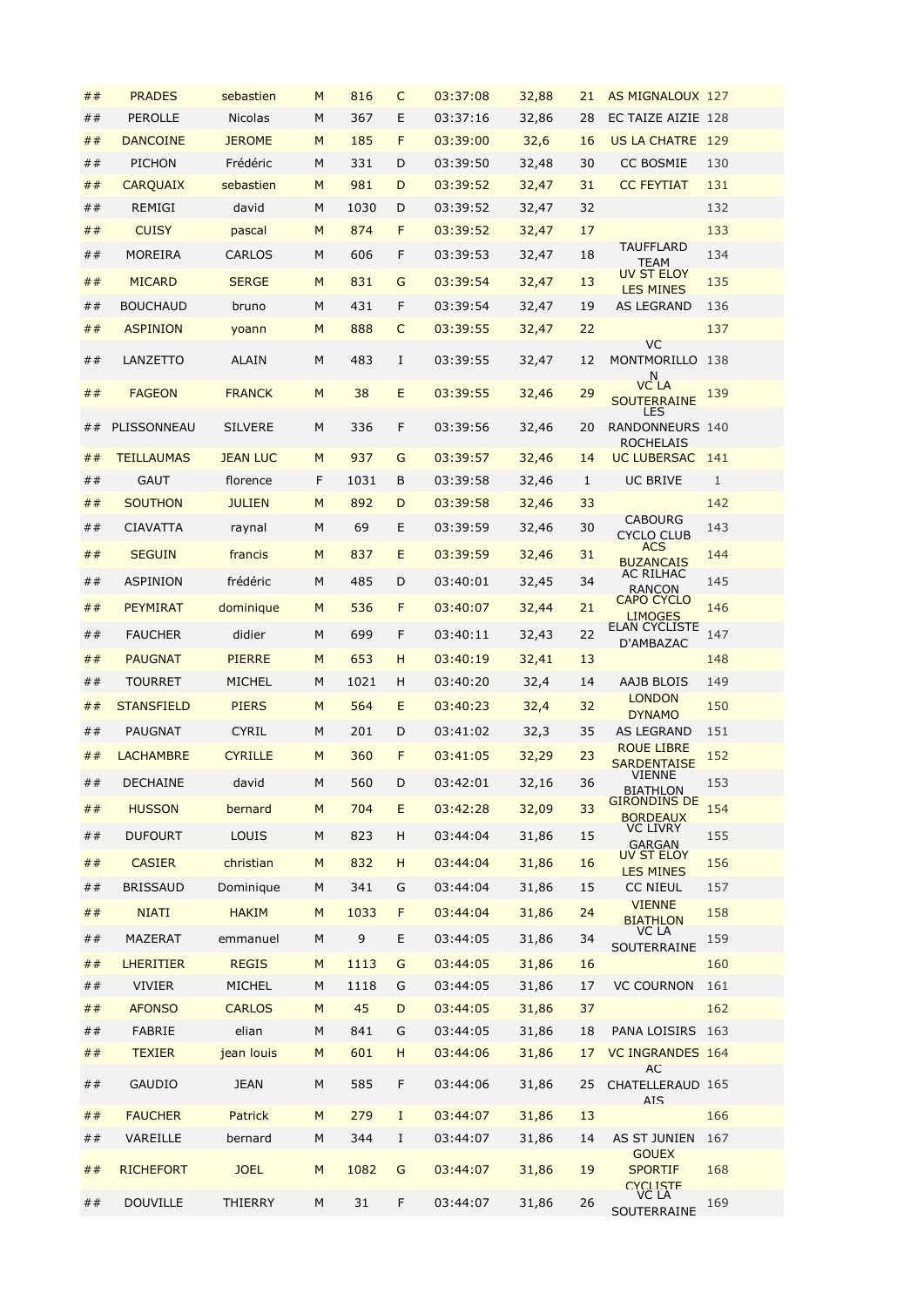| ## | <b>DURAND</b>     | <b>SERGE</b>     | M | 416  | $\mathbf I$ | 03:44:07 | 31,86 | 15 | <b>ROUE LIBRE</b><br><b>SARDENTAISE</b>             | 170 |
|----|-------------------|------------------|---|------|-------------|----------|-------|----|-----------------------------------------------------|-----|
| ## | <b>SASSIER</b>    | <b>FREDERIC</b>  | M | 530  | F           | 03:44:08 | 31,85 | 27 | <b>AC NEUVILLE</b>                                  | 171 |
| ## | <b>ASPINION</b>   | damien           | M | 931  | C           | 03:44:09 | 31,85 | 23 | <b>AC RILHAC</b><br><b>RANCON</b>                   | 172 |
| ## | <b>GAUTHIER</b>   | <b>BRUNO</b>     | M | 247  | H           | 03:44:10 | 31,85 | 18 | AS<br>FOURCHAMBAU 173<br>1T                         |     |
| ## | <b>MALABRE</b>    | <b>DANIEL</b>    | M | 280  | H           | 03:44:10 | 31,85 | 19 | <b>UC LUBERSAC</b>                                  | 174 |
| ## | <b>PENOT</b>      | <b>CLAUDE</b>    | M | 20   | I           | 03:44:11 | 31,85 | 16 | VC LA<br>SOUTERRAINE                                | 175 |
| ## | <b>PINTOUT</b>    | jean marc        | M | 804  | C           | 03:44:12 | 31,85 | 24 | <b>UC VARENNES</b>                                  | 176 |
| ## | LAROUDIE          | gilles           | M | 668  | F           | 03:44:18 | 31,83 | 28 | / ST POURCAIN<br>AS ST JUNIEN                       | 177 |
| ## | <b>BERTON</b>     | <b>JEAN</b>      | M | 462  | I           | 03:44:20 | 31,83 | 17 | <b>CYCLO</b><br><b>DETENTE DE</b>                   | 178 |
| ## | <b>COURTIN</b>    | <b>PASCAL</b>    | M | 1044 | F           | 03:44:23 | 31,82 | 29 | ST FLOY<br>AL RIVIERES                              | 179 |
| ## | <b>JOUHANNEAU</b> | stephane         | M | 1006 | E           | 03:44:53 | 31,75 | 35 | <b>VC</b>                                           | 180 |
|    |                   |                  |   |      |             |          |       |    | <b>ROMORANTIN</b><br><b>BOISSEUIL</b>               |     |
| ## | SOUNALEIX         | <b>STEPHANE</b>  | M | 640  | E           | 03:44:58 | 31,74 | 36 | <b>UNION</b><br><b>CYCLISTE</b><br><b>CS BELLAC</b> | 181 |
| ## | <b>RIFFAUD</b>    | françois         | M | 454  | D           | 03:45:08 | 31,71 | 38 | <b>CYCLO</b>                                        | 182 |
| ## | <b>BEAUVAIS</b>   | Joël             | M | 321  | I           | 03:47:28 | 31,39 | 18 | ANC DUN LE<br>PALESTEL                              | 183 |
| ## | <b>MEDICI</b>     | laurent          | M | 666  | E           | 03:47:32 | 31,38 | 37 | <b>CLC ARGENTON</b><br><b>CREUSE</b>                | 184 |
| ## | <b>MOREAU</b>     | philippe         | M | 409  | G           | 03:48:09 | 31,29 | 20 |                                                     | 185 |
| ## | <b>PARLON</b>     | olivier          | M | 1049 | E           | 03:48:28 | 31,25 | 38 | <b>SAM</b><br><b>TRIATHLON</b>                      | 186 |
| ## | <b>LEVEQUE</b>    | jean charles     | M | 907  | C           | 03:48:29 | 31,25 | 25 | <b>SPORTING</b><br><b>CLUB VELO</b>                 | 187 |
| ## | <b>DELUCHE</b>    | laurent          | M | 1015 | E           | 03:48:30 | 31,25 | 39 | <b>US NANTIAT</b><br><b>BRIANCE</b>                 | 188 |
| ## | <b>MAES</b>       | jean luc         | M | 633  | D           | 03:48:30 | 31,25 | 39 | <b>ROSELLE</b><br><b>AVENTURE</b>                   | 189 |
| ## | <b>RISPAL</b>     | <b>JOEL</b>      | M | 621  | G           | 03:48:31 | 31,24 | 21 | <b>FC VARETZ</b>                                    | 190 |
| ## | <b>DUROUX</b>     | philippe         | M | 990  | F           | 03:48:31 | 31,24 | 30 | VC<br><b>MAGNACHON</b>                              | 191 |
| ## | <b>BECQUET</b>    | yannick          | M | 625  | D           | 03:48:31 | 31,24 | 40 | <b>BRIANCE</b><br><b>ROSELLE</b><br><b>AVENTURE</b> | 192 |
| ## | <b>LEBIGOT</b>    | christian        | M | 886  | H           | 03:48:31 | 31,24 | 20 | <b>AC ST VAURY</b>                                  | 193 |
| ## | <b>VIDALIE</b>    | <b>LAURENT</b>   | M | 237  | E           | 03:48:32 | 31,24 | 40 | <b>VC COSNAC</b>                                    | 194 |
| ## | <b>NODIN</b>      | gregory          | М | 721  | D           | 03:48:32 | 31,24 | 41 |                                                     | 195 |
| ## | <b>MINEAU</b>     | tristan          | M | 1008 | D           | 03:48:32 | 31,24 | 42 | <b>CC AIGRINOIS</b>                                 | 196 |
| ## | <b>LEPERS</b>     | <b>THOMAS</b>    | M | 648  | D           | 03:48:32 | 31,24 | 43 |                                                     | 197 |
| ## | <b>FREROT</b>     | jean luc         | M | 745  | F           | 03:48:33 | 31,24 | 31 | <b>CAC</b><br><b>CHATEAUROUX</b>                    | 198 |
| ## | CHAMPEVAL         | GERARD           | М | 884  | H           | 03:48:33 | 31,24 | 21 | <b>FC VARETZ</b>                                    | 199 |
| ## | <b>MAYAUD</b>     | thierry          | M | 861  | E           | 03:48:34 | 31,24 | 41 | <b>BRIANCE</b><br><b>ROSELLE</b><br><b>AVFNTURF</b> | 200 |
| ## | MAXIMILIEN        | <b>PATRICK</b>   | M | 876  | I           | 03:48:34 | 31,24 | 19 | <b>VC ST GENCE</b>                                  | 201 |
| ## | <b>ANDES</b>      | <b>CHRISTIAN</b> | M | 538  | G           | 03:48:34 | 31,24 | 22 | <b>ASEA BOURGES 202</b>                             |     |
| ## | <b>VENDE</b>      | franck           | М | 774  | D           | 03:48:34 | 31,24 | 44 |                                                     | 203 |
| ## | <b>MALABRE</b>    | <b>CHRISTIAN</b> | M | 231  | G           | 03:48:36 | 31,23 | 23 |                                                     | 204 |
| ## | <b>THEVENET</b>   | CHRISTIAN        | M | 337  | H           | 03:48:36 | 31,23 | 22 | <b>BRIANCE</b><br><b>ROSELLE</b><br><b>AVENTURE</b> | 205 |
| ## | <b>MARCERON</b>   | <b>GILLES</b>    | M | 221  | J           | 03:48:36 | 31,23 | 1  | <b>CO CHATELUS</b><br><b>MALVALEIX</b>              | 206 |
| ## | <b>JUSTIN</b>     | daniel           | М | 781  | I           | 03:48:37 | 31,23 | 20 | <b>BAYEUX</b><br>AMICALE<br>CYCLO                   | 207 |
| ## | <b>THOMAS</b>     | Dominique        | M | 278  | G           | 03:48:37 | 31,23 | 24 | <b>CREUSE</b><br><b>OXYGENE</b>                     | 208 |
| ## | TARNAUD           | PHILIPPE         | М | 430  | G           | 03:48:37 | 31,23 | 25 | AS LEGRAND                                          | 209 |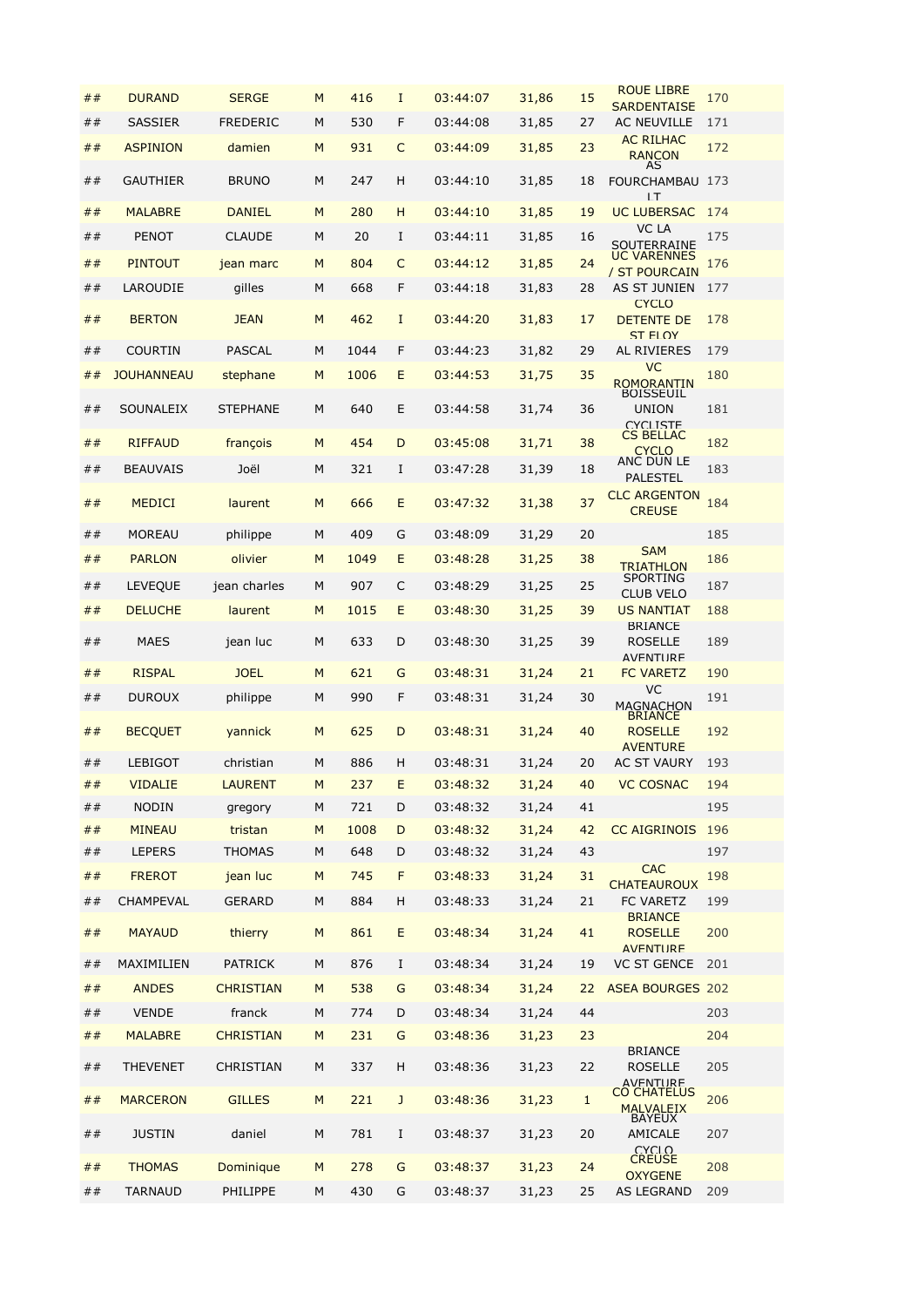| ## | <b>ADALID</b>                  | <b>FRANCK</b>      | M | 276  | F | 03:48:38 | 31,23 | 32             | AC CREUSOISE 210                                         |                |
|----|--------------------------------|--------------------|---|------|---|----------|-------|----------------|----------------------------------------------------------|----------------|
| ## | <b>BRAYE</b>                   | JEAN PAUL          | M | 334  | I | 03:48:39 | 31,23 | 21             | <b>CC BOSMIE</b>                                         | 211            |
| ## | <b>BIGOT</b>                   | pascal             | M | 433  | F | 03:48:41 | 31,22 | 33             | <b>AS LEGRAND</b>                                        | 212            |
| ## | LACAZE                         | <b>PIERRE</b>      | М | 335  | F | 03:48:42 | 31,22 | 34             | <b>VC AREDIEN</b>                                        | 213            |
| ## | <b>DENIS</b>                   | frederic           | M | 1001 | D | 03:48:45 | 31,21 | 45             |                                                          | 214            |
| ## | <b>PRESTAT</b>                 | maxime             | M | 1007 | Ε | 03:48:51 | 31,2  | 42             | CC AIGRINOIS                                             | 215            |
| ## | <b>GUERY</b>                   | <b>JULIEN</b>      | M | 253  | C | 03:48:55 | 31,19 | 26             |                                                          | 216            |
| ## | <b>BENOIT</b>                  | <b>GILLES</b>      | M | 522  | H | 03:49:14 | 31,15 | 23             | <b>CYCLO</b><br>DETENTE DE<br><b>ST FLOY</b>             | 217            |
| ## | <b>GRICOURT</b>                | <b>ERICK</b>       | M | 722  | F | 03:52:15 | 30,74 | 35             |                                                          | 218            |
| ## | MONTHIEUX                      | <b>JEROME</b>      | M | 1099 | D | 03:53:01 | 30,64 | 46             | <b>CC MAINSAT</b>                                        | 219            |
| ## | <b>BOURDEAU</b>                | <b>PIERRE</b>      | M | 479  | G | 03:53:01 | 30,64 | 26             |                                                          | 220            |
| ## | <b>DECROZE</b>                 | cyril              | М | 291  | D | 03:53:02 | 30,64 | 47             | <b>BRIANCE</b><br><b>ROSELLE</b><br><b>AVFNTURF</b>      | 221            |
| ## | <b>LESTIEUX</b>                | <b>PHILIPPE</b>    | M | 450  | F | 03:53:02 | 30,64 | 36             | <b>CS BELLAC</b><br><b>CYCLO</b>                         | 222            |
| ## | <b>BEDU</b>                    | <b>GILLES</b>      | М | 988  | I | 03:53:09 | 30,62 | 22             | <b>ASEA BOURGES 223</b>                                  |                |
| ## | <b>MARQUET</b>                 | serge              | M | 942  | J | 03:53:10 | 30,62 | $\overline{2}$ | <b>ST</b><br><b>DOULCHARD</b><br>CYCLO                   | 224            |
| ## | <b>BECHADE</b>                 | raymond            | М | 678  | I | 03:53:11 | 30,62 | 23             | AS ST JUNIEN                                             | 225            |
| ## | <b>PERROT</b>                  | jackie             | M | 798  | H | 03:53:17 | 30,61 | 24             |                                                          | 226            |
| ## | <b>RESTOIN</b>                 | jean rene          | М | 691  | I | 03:53:19 | 30,6  | 24             | AS ST JUNIEN                                             | 227            |
| ## | <b>GOUNON</b>                  | <b>OLIVIER</b>     | M | 806  | D | 03:53:20 | 30,6  | 48             | <b>US AUZANCES</b>                                       | 228            |
| ## | MARCHIVE                       | franck             | M | 697  | F | 03:53:34 | 30,57 | 37             | AS ST JUNIEN 229                                         |                |
| ## | <b>MESMIN</b>                  | <b>MICHEL</b>      | M | 482  | J | 03:53:55 | 30,52 | 3              | <b>LES</b><br><b>RANDONNEURS 230</b><br><b>ROCHELAIS</b> |                |
| ## | DIOT                           | ANGELIQUE          | F | 914  | A | 03:53:55 | 30,52 | 1              | ACS<br><b>BUZANCAIS</b>                                  | $\overline{2}$ |
| ## | <b>VILLESANGE</b>              | <b>JEAN PIERRE</b> | M | 452  | G | 03:53:55 | 30,52 | 27             | <b>CS BELLAC</b><br><b>CYCLO</b><br>СC                   | 231            |
| ## | <b>GUERARD</b>                 | eric               | М | 1028 | G | 03:53:55 | 30,52 | 28             | <b>COLIZEIXOIS</b>                                       | 232            |
| ## | <b>DELHOMME</b>                | <b>ANTHONY</b>     | M | 517  | E | 03:53:55 | 30,52 | 43             | <b>CS BELLAC</b>                                         | 233            |
| ## | <b>FEISSAT</b>                 | <b>THIERRY</b>     | М | 449  | D | 03:53:56 | 30,52 | 49             | <b>CYCLO</b>                                             | 234            |
| ## | <b>BOIROUX</b>                 | <b>CHRISTIAN</b>   | M | 353  | G | 03:53:56 | 30,52 | 29             | <b>US NANTIAT</b>                                        | 235            |
| ## | LANDAUD                        | <b>PASCAL</b>      | М | 814  | E | 03:53:56 | 30,52 | 44             | <b>US NANTIAT</b>                                        | 236            |
| ## | <b>BAILLARGEAT</b>             | <b>SEBASTIEN</b>   | M | 761  | E | 03:53:57 | 30,52 | 45             | VC ST PRIEST /<br><b>AIXE</b>                            | 237            |
| ## | <b>DELENCLOS</b>               | <b>ALEX</b>        | М | 755  | H | 03:53:57 | 30,52 | 25             | VC ST PRIEST /<br>AIXE                                   | 238            |
| ## | <b>POUPIN</b>                  | <b>STEPHANE</b>    | M | 735  | F | 03:53:57 | 30,52 | 38             | <b>VS NEUILLE</b><br><b>PONT PIERRE</b>                  | 239            |
| ## | <b>CERISIER</b>                | <b>PATRICK</b>     | М | 829  | I | 03:53:57 | 30,52 | 25             | CRV DE<br><b>GARTEMPE</b>                                | 240            |
| ## | <b><i>DESHOULIERE</i></b><br>ς | jack               | M | 685  | H | 03:53:57 | 30,52 | 26             | <b>AS ST JUNIEN</b>                                      | 241            |
| ## | <b>MARTAUD</b>                 | <b>PASCAL</b>      | М | 854  | G | 03:53:58 | 30,52 | 30             | AL RIVIERES                                              | 242            |
| ## | <b>DEJOIE</b>                  | Denis              | M | 351  | G | 03:53:58 | 30,52 | 31             | <b>ANC DUN LE</b>                                        | 243            |
| ## | <b>FORTUNE</b>                 | thierry            | М | 799  | F | 03:53:58 | 30,52 | 39             | <b>PALESTEL</b><br>CHARENTE VTT 244                      |                |
| ## | <b>PIERRE</b>                  | René               | M | 458  | I | 03:53:58 | 30,52 | 26             | <b>ST PAUL</b>                                           | 245            |
| ## | <b>BARUSSEAU</b>               | jean françois      | М | 30   | E | 03:53:59 | 30,51 | 46             | <b>SPORTS</b><br>VC LA                                   | 246            |
| ## | <b>PICOUT</b>                  | <b>STEPHANE</b>    | M | 94   | E | 03:53:59 | 30,51 | 47             | SOUTERRAINE<br>VC LA                                     | 247            |
|    |                                |                    |   |      |   |          |       |                | <b>SOUTERRAINE</b><br>ELAN CYCLISTE                      |                |
| ## | <b>AUPETIT</b>                 | <b>ALAIN</b>       | М | 439  | I | 03:53:59 | 30,51 | 27             | D'AMBAZAC                                                | 248            |
| ## | <b>DEVAUX</b>                  | vincent            | M | 1075 | D | 03:54:00 | 30,51 | 50             | <b>ASPTT</b>                                             | 249            |
| ## | <b>BOURIQUET</b>               | frederic           | М | 23   | E | 03:54:01 | 30,51 | 48             | <b>LIMOGES</b>                                           | 250            |
| ## | <b>PRONTEAU</b>                | <b>CLOTAIRE</b>    | M | 827  | H | 03:54:02 | 30,51 | 27             | <b>USM VILLEDIEU 251</b>                                 |                |
| ## | <b>SABARD</b>                  | Christophe         | М | 364  | G | 03:54:04 | 30,5  | 32             | <b>CAC</b>                                               | 252            |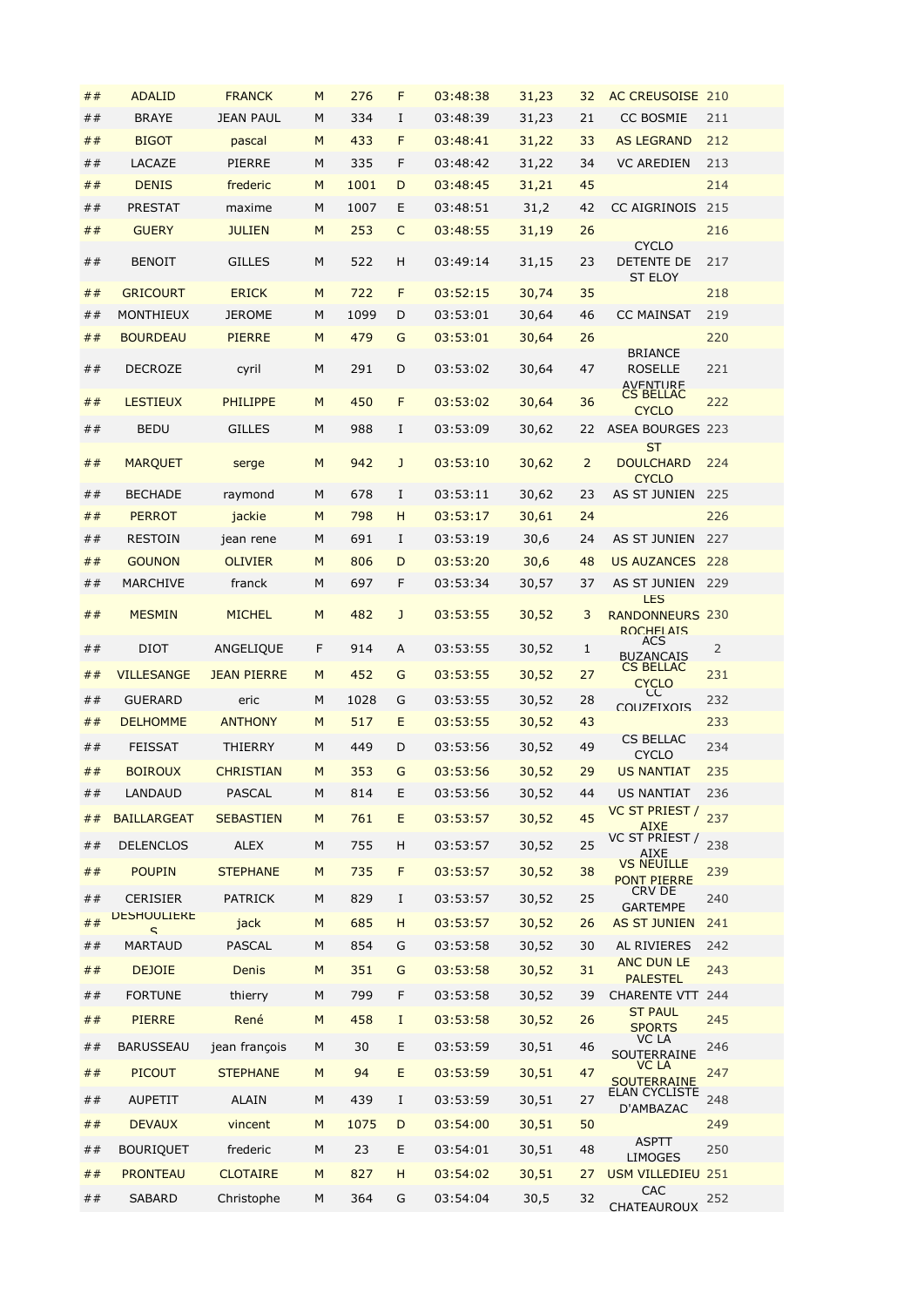| ##        | <b>FAUCHER</b>   | Pierre             | M | 311          | н           | 03:54:05 | 30,5  | 28 | <b>TROCHE CYCLO</b><br><b>NATURE</b>        | 253 |
|-----------|------------------|--------------------|---|--------------|-------------|----------|-------|----|---------------------------------------------|-----|
| ##        | <b>NORMAND</b>   | <b>ERIC</b>        | M | 681          | F           | 03:54:06 | 30,5  | 40 | AS ST JUNIEN                                | 254 |
| ##        | <b>BATAILLE</b>  | <b>DIDIER</b>      | M | 679          | F           | 03:54:06 | 30,5  | 41 | <b>AS ST JUNIEN</b>                         | 255 |
| ##        | <b>LEMEZO</b>    | <b>ALAIN</b>       | M | 390          | I           | 03:54:07 | 30,5  | 28 | AS DENISON                                  | 256 |
| ##        | <b>BITONNEAU</b> | gérard             | M | 476          | $\mathbf I$ | 03:54:07 | 30,5  | 29 | <b>UC</b><br><b>AGREFEUILLE</b>             | 257 |
| ##        | <b>MORABITO</b>  | <b>OLIVIER</b>     | M | 44           | D           | 03:54:08 | 30,49 | 51 |                                             | 258 |
| ##        | <b>LE HENAFF</b> | nicolas            | M | 658          | E           | 03:54:21 | 30,47 | 49 |                                             | 259 |
| ##        | RODIER           | Jean-Pierre        | M | 306          | G           | 03:54:48 | 30,41 | 33 | ANC DUN LE                                  | 260 |
| ##        | <b>ROY</b>       | didier             | M | 1024         | H           | 03:54:57 | 30,39 | 29 | <b>PALESTEL</b><br><b>AS ST JUNIEN</b>      | 261 |
| ##        | <b>PARLEBAS</b>  | Fabrice            | M | 310          | C           | 03:55:13 | 30,35 | 27 |                                             | 262 |
| ##        | <b>RANZA</b>     | <b>DANIEL</b>      | M | 343          | I           | 03:55:14 | 30,35 | 30 | <b>CC MAINSAT</b>                           | 263 |
| ##        | PERETTI          | gregory            | M | 900          | D           | 03:55:15 | 30,35 | 52 |                                             | 264 |
| ##        | <b>VERDY</b>     | <b>VINCENT</b>     | M | 1067         | F           | 03:56:20 | 30,21 | 42 | <b>AC CREUSOISE 265</b>                     |     |
| ##        | <b>GUILMEAU</b>  | laurent            | M | 968          | E           | 03:56:20 | 30,21 | 50 | AS MEUDON                                   | 266 |
| ##        | <b>COUTARD</b>   | <b>JEROME</b>      | M | 392          | C           | 03:56:57 | 30,13 | 28 | <b>CC FEYTIAT</b>                           | 267 |
| ##        | <b>SALESSE</b>   | Laurent            | М | 5            | D           | 03:57:05 | 30,11 | 53 | AC                                          | 268 |
|           |                  |                    |   |              |             |          |       |    | SOSTRANIENNE                                |     |
| ##        | <b>RANTY</b>     | <b>THIERRY</b>     | M | 940          | G           | 03:57:06 | 30,11 | 34 | <b>CC NIEUL</b>                             | 269 |
| ##        | <b>CLOCHARD</b>  | pierre             | M | 518          | E           | 03:57:06 | 30,11 | 51 | PL PAUL BERT<br><b>AS ST MEDARD</b>         | 270 |
| ##        | <b>LAVAURE</b>   | michel             | M | 584          | н           | 03:57:06 | 30,11 | 30 | <b>EN JALLES</b>                            | 271 |
| ##        | <b>SALESSE</b>   | <b>DENIS</b>       | M | 379          | G           | 03:57:06 | 30,11 | 35 | US LE<br>POINCONNET                         | 272 |
| ##        | <b>HEULIN</b>    | Sébastien          | M | 315          | D           | 03:57:06 | 30,11 | 54 | <b>VC CANTON</b><br><b>MARENNAIS</b>        | 273 |
| ##        | <b>SOULAS</b>    | <b>DIDIER</b>      | М | $\mathbf{1}$ | F           | 03:57:06 | 30,11 | 43 | AC<br>SOSTRANIENNE                          | 274 |
| ##        | PIPEREAU         | jean pierre        | M | 660          | н           | 03:57:07 | 30,11 | 31 | <b>CLC ARGENTON</b><br><b>CREUSE</b>        | 275 |
| ##        | <b>SUDRE</b>     | <b>JEAN-LOUIS</b>  | M | 1092         | F           | 03:57:07 | 30,11 | 44 |                                             | 276 |
| ##        | <b>RAFFOUX</b>   | <b>LIONEL</b>      | M | 642          | Ε           | 03:57:07 | 30,11 | 52 |                                             | 277 |
| ##        | CHAPRON          | <b>CHRISTOPHE</b>  | M | 910          | D           | 03:57:07 | 30,11 | 55 | <b>CC MELUSIN</b>                           | 278 |
| ##        | <b>MERIGUET</b>  | bruno              | M | 495          | G           | 03:57:08 | 30,11 | 36 | <b>PANA LOISIRS</b>                         | 279 |
| ##        | <b>GILLION</b>   | pascal             | M | 844          | F           | 03:57:08 | 30,11 | 45 | AQUITAINE                                   | 280 |
| ##        | <b>BUSSET</b>    | serge              | M | 1022         | F           | 03:57:08 | 30,11 | 46 | <b>CC MELUSIN</b>                           | 281 |
| ##        | <b>DELAGE</b>    | damien             | М | 25           | D           | 03:57:09 | 30,11 | 56 | <b>VC LA</b><br>SOUTERRAINE                 | 282 |
| ##        | <b>BERNERON</b>  | cedric             | M | 650          | D           | 03:57:09 | 30,11 | 57 |                                             | 283 |
| ##        | DE LA TOUR       | yves marie         | М | 746          | E           | 03:57:09 | 30,11 | 53 | <b>CT</b><br>CHATELLERAUD 284<br><b>AIS</b> |     |
| ##        | <b>VALLAUD</b>   | stéphane           | M | 995          | D           | 03:57:10 | 30,11 | 58 |                                             | 285 |
| ##        | <b>BOURLIAUD</b> | <b>DOMINIQUE</b>   | М | 945          | G           | 03:57:10 | 30,1  | 37 | ROUE LIBRE<br>SARDENTAISE                   | 286 |
| $\#$ $\#$ | <b>BURLAT</b>    | <b>JEAN YVES</b>   | M | 225          | H           | 03:57:11 | 30,1  | 32 | <b>CAC</b><br><b>CHATEAUROUX</b>            | 287 |
| ##        | <b>MULLIER</b>   | DANIEL             | М | 429          | F           | 03:57:11 | 30,1  | 47 | <b>AS LEGRAND</b>                           | 288 |
| ##        | <b>LASKOWSKI</b> | robert             | M | 958          | $\mathsf J$ | 03:57:11 | 30,1  | 4  | <b>VC</b><br>AUBUSSONNAI 289                |     |
| ##        | <b>MOULINET</b>  | DANIEL             | М | 709          | J           | 03:57:12 | 30,1  | 5  | S<br><b>ECS AVALLON</b>                     | 290 |
| ##        | <b>TREVISIOL</b> | alain              | M | 716          | H           | 03:57:12 | 30,1  | 33 | <b>CO ST</b><br><b>IOLIVENT</b>             | 291 |
| ##        | FEISSAT          | rene               | М | 800          | J           | 03:57:13 | 30,1  | 6  | VC                                          | 292 |
| ##        | <b>LAGRANGE</b>  | <b>PATRICK</b>     | M | 260          | G           | 03:57:13 | 30,1  | 38 | <b>MAGNACHON</b><br><b>UC LUBERSAC</b>      | 293 |
| ##        | <b>RABIER</b>    | <b>JEAN CLAUDE</b> | M | 670          | н           | 03:57:13 | 30,1  | 34 | USM VILLEDIEU 294                           |     |
| ##        | <b>LEGER</b>     | <b>LUDOVIC</b>     | M | 563          | Ε           | 03:57:14 | 30,1  | 54 |                                             | 295 |
| ##        | DEMAZEAU         | <b>BRUNO</b>       | М | 1103         | E           | 03:57:15 | 30,09 | 55 |                                             | 296 |
|           |                  |                    |   |              |             |          |       |    |                                             |     |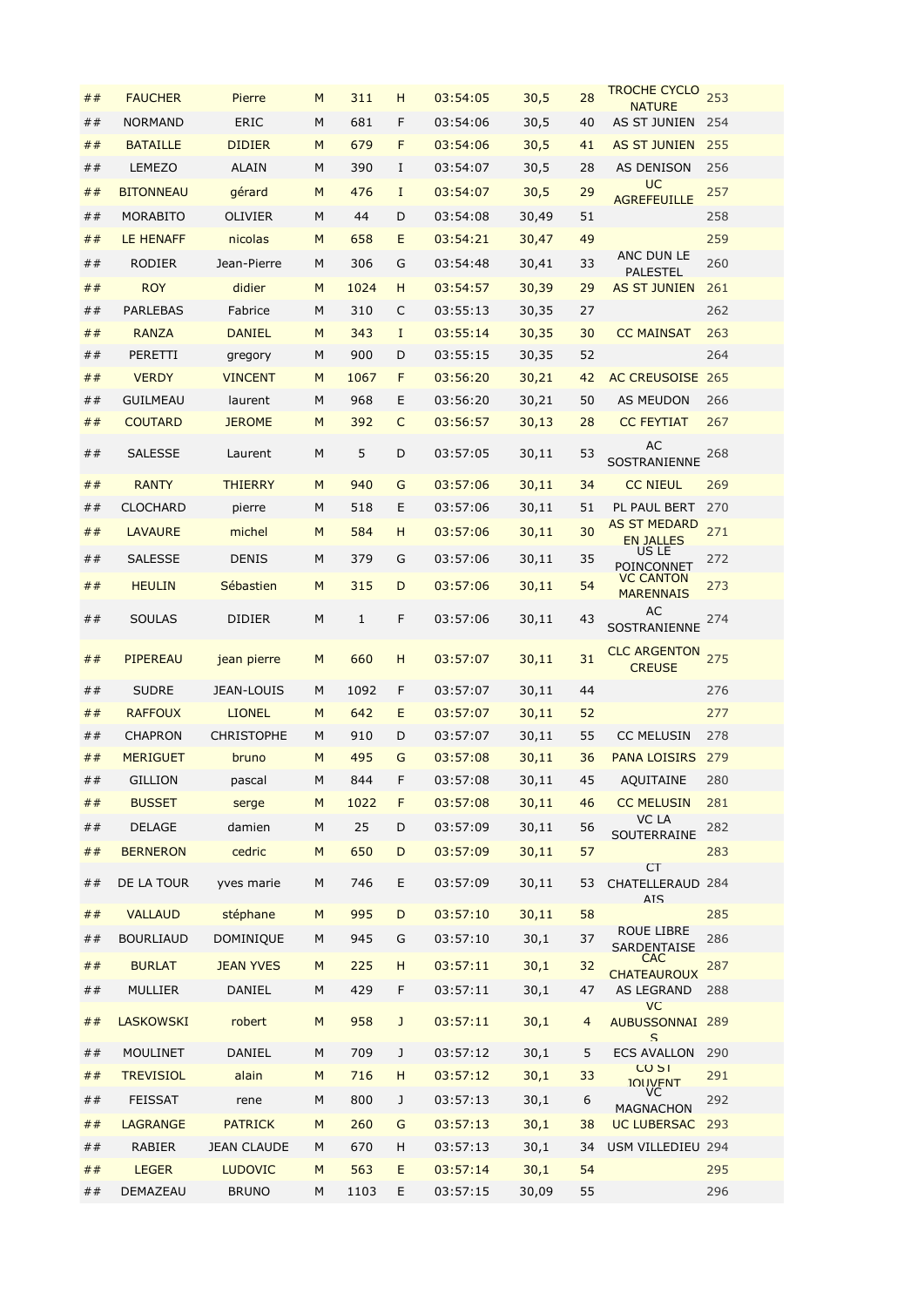|           |                         |                    |   |      |              |          |       |                | <b>VC LA</b>                                        |     |
|-----------|-------------------------|--------------------|---|------|--------------|----------|-------|----------------|-----------------------------------------------------|-----|
| ##        | <b>MARTIN</b>           | jean michel        | M | 27   | $\mathbf I$  | 03:57:15 | 30,09 | 31             | <b>SOUTERRAINE</b>                                  | 297 |
| ##        | <b>LECOMTE</b>          | Jean-Yves          | М | 300  | н            | 03:57:15 | 30,09 | 35             | PANA LOISIRS                                        | 298 |
| ##        | PEIX                    | <b>GILBERT</b>     | M | 959  | $\mathbf{J}$ | 03:57:16 | 30,09 | 7              | <b>VC</b><br><b>AUBUSSONNAI 299</b><br>$\mathsf{S}$ |     |
| ##        | <b>PORTIER</b>          | <b>PASCAL</b>      | M | 419  | F            | 03:57:16 | 30,09 | 48             | <b>VC SAINTAIS</b>                                  | 300 |
| ##        | <b>DESCHAMPS</b>        | <b>PASCAL</b>      | M | 397  | н            | 03:57:18 | 30,09 | 36             | <b>VIENNE</b><br><b>BIATHLON</b>                    | 301 |
| ##        | <b>JACQUET</b>          | <b>JOEL</b>        | М | 1100 | F            | 03:57:30 | 30,06 | 49             | <b>CC MAINSAT</b>                                   | 302 |
| ##        | <b>DROINAT</b>          | jean marie         | M | 532  | н            | 03:57:32 | 30,06 | 37             |                                                     | 303 |
| ##        | <b>DUPINET</b>          | DANIEL             | М | 234  | 1            | 03:57:33 | 30,06 | 32             | <b>VC AREDIEN</b>                                   | 304 |
| ##        | <b>AUBRY</b>            | francis            | M | 846  | F            | 03:58:14 | 29,97 | 50             | <b>CABOURG</b><br><b>CYCLO CLUB</b>                 | 305 |
| ##        | <b>DELAGE</b>           | <b>DIDIER</b>      | М | 552  | H            | 03:58:47 | 29,9  | 38             |                                                     | 306 |
| ##        | <b>GIRAUD</b>           | <b>JEAN PAUL</b>   | M | 233  | F            | 03:59:24 | 29,82 | 51             | <b>UC JOUE LES</b><br><b>TOURS</b>                  | 307 |
| ##        | VINCENT                 | <b>JEAN</b>        | М | 608  | G            | 03:59:24 | 29,82 | 39             |                                                     | 308 |
| ##        | <b>MOREAU</b>           | pierre             | M | 55   | $\mathbf I$  | 03:59:25 | 29,82 | 33             | <b>ES CYCLISTE</b>                                  | 309 |
| ##        | MONCREIFFE              | peter              | М | 828  | H            | 03:59:26 | 29,82 | 39             | <b>GRAND BOURG</b><br><b>UVC COUHE</b>              | 310 |
| ##        | <b>ROUCHER</b>          | philippe           | M | 403  | D            | 03:59:28 | 29,81 | 59             | <b>ST FIEL</b>                                      | 311 |
| ##        | <b>MARTIN</b>           | <b>JEAN PIERRE</b> | М | 402  | D            | 03:59:28 |       | 60             | <b>VITAMINE</b><br>ST FIEL                          | 312 |
|           |                         |                    |   |      |              |          | 29,81 |                | VITAMINE                                            |     |
| ##        | <b>DELOURME</b>         | andre              | M | 66   | F            | 03:59:30 | 29,81 | 52             | VC LA                                               | 313 |
| ##        | <b>BERLAND</b>          | maxime             | М | 86   | C            | 04:00:06 | 29,74 | 29             | SOUTERRAINE                                         | 314 |
| ##        | <b>RENON</b>            | <b>THIERRY</b>     | M | 405  | F            | 04:00:07 | 29,74 | 53             | <b>CHATELLERAUD 315</b><br><b>ATS</b>               |     |
| ##        | <b>RIFFORT</b>          | <b>DAVID</b>       | М | 254  | D            | 04:00:34 | 29,68 | 61             | SV PAYS BASSE<br><b>MARCHE</b>                      | 316 |
| ##        | <b>GORD</b>             | gerard             | M | 777  | H            | 04:00:34 | 29,68 | 40             |                                                     | 317 |
| ##        | SOUVERAIN               | laurent            | М | 42   | E            | 04:00:36 | 29,68 | 56             | <b>ROUE LIBRE</b><br><b>SARDENTAISE</b>             | 318 |
| ##        | <b>DESHOULIERE</b><br>ς | daniel             | M | 686  | H            | 04:00:37 | 29,67 | 41             | <b>AS ST JUNIEN</b>                                 | 319 |
| ##        | LATHIERE                | jean claude        | М | 867  | G            | 04:00:37 | 29,67 | 40             | <b>SCC</b><br><b>LAURENTAIS</b>                     | 320 |
| ##        | <b>REY</b>              | pierre             | M | 935  | J            | 04:00:37 | 29,67 | 8              | <b>US</b><br><b>CASTELSAGRAT</b><br><b>VIENNE</b>   | 321 |
| ##        | <b>GROLLEAU</b>         | <b>JEAN PIERRE</b> | M | 562  | G            | 04:00:38 | 29,67 | 41             | <b>BIATHLON</b>                                     | 322 |
| ##        | <b>CERVEAU</b>          | <b>ALAIN</b>       | M | 531  | E            | 04:00:38 | 29,67 | 57             |                                                     | 323 |
| ##        | CHASTAING               | Philippe           | М | 354  | Ε            | 04:00:38 | 29,67 | 58             |                                                     | 324 |
| $\#$ $\#$ | <b>GIBAUD</b>           | michel             | M | 636  | $\mathbf I$  | 04:00:39 | 29,67 | 34             | <b>UALA</b><br>ROCHEFOUCAU 325<br>ID                |     |
| ##        | <b>MARCELLE</b>         | sylvain            | M | 979  | F            | 04:00:39 | 29,67 | 54             |                                                     | 326 |
| ##        | <b>VOYER</b>            | <b>CATHERINE</b>   | F | 540  | B            | 04:00:39 | 29,67 | $\overline{2}$ |                                                     | 3   |
| ##        | <b>ROSENBLUM</b>        | PHILIPE            | М | 539  | G            | 04:00:40 | 29,67 | 42             |                                                     | 327 |
| ##        | <b>FREDON</b>           | gerard             | M | 787  | H            | 04:00:41 | 29,67 | 42             | <b>JA ISLE VELO</b><br><b>LOISIR</b><br>CHOLET VELO | 328 |
| ##        | THUREAU                 | daniel             | М | 643  | $\bf{I}$     | 04:00:41 | 29,66 | 35             | <b>SPORT</b><br><b>ANC DUN LE</b>                   | 329 |
| ##        | <b>BERGER</b>           | jean-louis         | M | 39   | $\mathbf{I}$ | 04:00:42 | 29,66 | 36             | <b>PALESTEL</b>                                     | 330 |
| ##        | <b>SANTANA</b>          | <b>JORGE</b>       | М | 1093 | G            | 04:00:42 | 29,66 | 43             |                                                     | 331 |
| ##        | <b>DENIS</b>            | <b>GUY</b>         | M | 407  | I            | 04:00:42 | 29,66 | 37             | <b>JOGGERS</b><br><b>RUFFECOIS</b>                  | 332 |
| ##        | <b>HAISE</b>            | MICHEL             | М | 856  | G            | 04:00:43 | 29,66 | 44             | <b>CYCLE</b><br><b>POITEVINS</b>                    | 333 |
| ##        | <b>LAVERGNE</b>         | alain              | M | 830  | $\mathbf I$  | 04:00:43 | 29,66 | 38             | CRV DE<br><b>GARTEMPE</b>                           | 334 |
| ##        | <b>PASCAL</b>           | lucien             | М | 486  | $\bf{I}$     | 04:00:44 | 29,66 | 39             | PANA LOISIRS                                        | 335 |
| ##        | <b>RABILLER</b>         | David              | M | 305  | E            | 04:00:44 | 29,66 | 59             | <b>CSA RUELLE</b>                                   | 336 |
| ##        | CIBIE                   | jean michel        | М | 590  | G            | 04:00:46 | 29,65 | 45             | <b>CC MAINSAT</b>                                   | 337 |
|           | ## AUCOUTURIER          | <b>RAYMOND</b>     | M | 591  | Ι.           | 04:00:46 | 29,65 | 40             | <b>CC MAINSAT</b>                                   | 338 |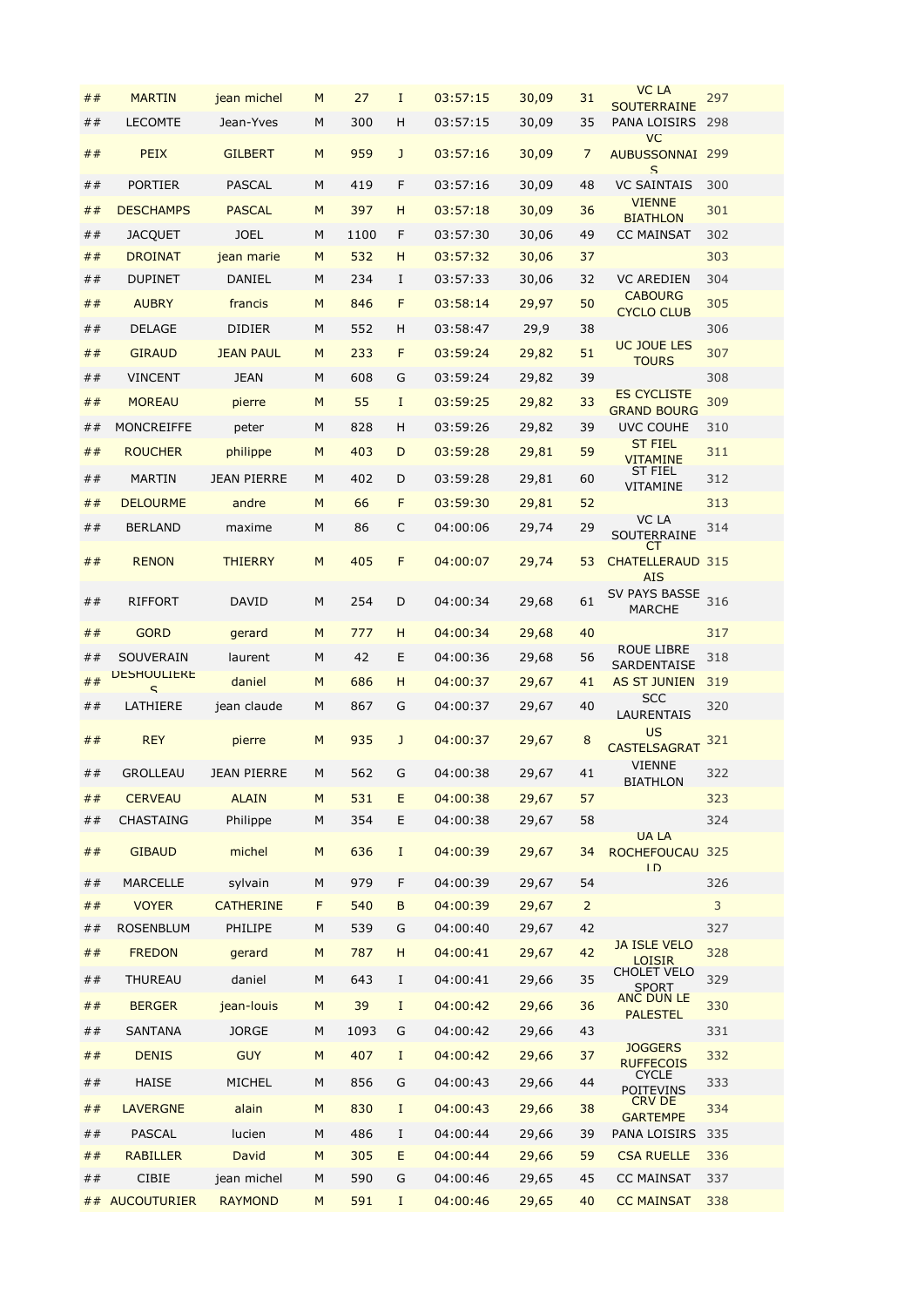| ## | PINTOUT           | <b>STEPHANE</b>    | M | 803            | D            | 04:00:47 | 29,65 | 62 | <b>UC VARENNES</b><br>/ ST POURCAIN               | 339            |
|----|-------------------|--------------------|---|----------------|--------------|----------|-------|----|---------------------------------------------------|----------------|
| ## | <b>LAMY</b>       | Christian          | M | 288            | н            | 04:00:48 | 29,65 | 43 | ST FIEL<br><b>VITAMINE</b>                        | 340            |
| ## | CREMIER           | <b>JEAN-PIERRE</b> | M | 60             | F            | 04:00:48 | 29,65 | 55 | ES CYCLISTE<br><b>GRAND BOURG</b>                 | 341            |
| ## | <b>ALAMARGOT</b>  | <b>MICHEL</b>      | M | 944            | $\mathbf I$  | 04:00:48 | 29,65 | 41 | <b>SV PAYS BASSE</b><br><b>MARCHE</b>             | 342            |
| ## | TETY              | <b>SERGE</b>       | М | 840            | G            | 04:00:50 | 29,65 | 46 | ELAN CYCLISTE<br>D'AMBAZAC                        | 343            |
| ## | <b>GOACOLOU</b>   | <b>LAURENT</b>     | M | 784            | G            | 04:00:50 | 29,65 | 47 | <b>JA ISLE VELO</b><br>LOISIR<br><b>CRVG</b>      | 344            |
| ## | <b>RENAUD</b>     | pascal             | М | 752            | F            | 04:01:05 | 29,62 | 56 | MONTMORILLO<br>N                                  | 345            |
| ## | <b>PLANCHE</b>    | <b>HUBERT</b>      | M | 1091           | I            | 04:01:10 | 29,61 | 42 |                                                   | 346            |
| ## | <b>PONTY</b>      | <b>CELINE</b>      | F | 460            | B            | 04:02:01 | 29,5  | 3  | <b>JOGGERS</b>                                    | $\overline{4}$ |
| ## | <b>BERNARD</b>    | thierry            | M | 701            | F            | 04:02:32 | 29,44 | 57 | <b>RUFFECOIS</b>                                  | 347            |
| ## | PAPEIX            | <b>DAVID</b>       | M | 15             | D            | 04:03:53 | 29,28 | 63 | VC LA<br>SOUTERRAINE                              | 348            |
| ## | <b>CHALOPIN</b>   | <b>CLAUDE</b>      | M | 582            | J            | 04:04:07 | 29,25 | 9  | UC FLAVIGNAC                                      | 349            |
| ## | <b>BRISSAUD</b>   | <b>ANDRE</b>       | М | 223            | I            | 04:04:15 | 29,23 | 43 | СC<br>COUZEIXOIS                                  | 350            |
| ## | <b>DEVILETTE</b>  | <b>OLIVIER</b>     | M | 48             | E            | 04:04:23 | 29,22 | 60 | AC<br><b>SOSTRANIENNE</b>                         | 351            |
| ## | <b>SIMONET</b>    | Gérard             | М | 356            | I            | 04:04:30 | 29,2  | 44 | CHATEAU<br><b>L'EVEQUE</b><br>CYCLO               | 352            |
| ## | <b>ESTIQUE</b>    | <b>CHRISTOPHE</b>  | M | 1013           | F            | 04:04:44 | 29,17 | 58 |                                                   | 353            |
| ## | <b>GIRY</b>       | renaud             | M | 16             | Ε            | 04:04:47 | 29,17 | 61 |                                                   | 354            |
| ## | <b>VITHE</b>      | <b>DIDIER</b>      | M | 554            | F            | 04:04:47 | 29,17 | 59 | <b>US BESSINES</b><br><b>CYCLO</b>                | 355            |
| ## | <b>PREVOST</b>    | romain             | M | 1107           | C            | 04:04:48 | 29,17 | 30 | US BESSINES<br><b>CYCLO</b>                       | 356            |
| ## | <b>PREVOST</b>    | <b>YVON</b>        | M | 553            | G            | 04:04:48 | 29,16 | 48 | <b>US BESSINES</b><br><b>CYCLO</b><br>US BESSINES | 357            |
| ## | <b>GOURNAY</b>    | <b>REMY</b>        | М | 555            | н            | 04:04:49 | 29,16 | 44 | <b>CYCLO</b>                                      | 358            |
| ## | <b>OREAL</b>      | <b>ERIC</b>        | M | 230            | E            | 04:06:48 | 28,93 | 62 | <b>CC NIEUL</b>                                   | 359            |
| ## | COURAUD           | REGIS              | М | 480            | F            | 04:06:50 | 28,93 | 60 | СT                                                | 360            |
| ## | <b>JUTEAU</b>     | <b>THIERRY</b>     | M | 406            | н            | 04:06:57 | 28,91 | 45 | <b>CHATELLERAUD 361</b><br><b>AIS</b>             |                |
| ## | LEVARDON          | <b>FLORIAN</b>     | M | 29             | C            | 04:07:05 | 28,9  | 31 | VC LA<br><b>SOUTERRAINE</b>                       | 362            |
| ## | <b>DACOSTA</b>    | victor             | M | 620            | E            | 04:07:21 | 28,86 | 63 | <b>US NANTIAT</b>                                 | 363            |
| ## | <b>PARLON</b>     | david              | М | $\overline{7}$ | E            | 04:07:21 | 28,86 | 64 | AC<br>SOSTRANIENNE                                | 364            |
| ## | <b>MASSY</b>      | serge              | M | 607            | G            | 04:07:22 | 28,86 | 49 | <b>TAUFFLARD</b><br><b>TEAM</b>                   | 365            |
| ## | <b>VERGER</b>     | manuel             | М | 901            | E            | 04:07:24 | 28,86 | 65 |                                                   | 366            |
| ## | <b>BONNET</b>     | francis            | M | 731            | J            | 04:07:24 | 28,86 | 10 | <b>CRVG</b><br><b>MONTMORILLO</b><br>N            | 367            |
| ## | LATGE             | <b>FRANCIS</b>     | М | 432            | I            | 04:07:25 | 28,86 | 45 | AS LEGRAND                                        | 368            |
| ## | <b>GEHANNIN</b>   | <b>PASCAL</b>      | M | 1063           | D            | 04:07:26 | 28,86 | 64 | <b>FC VARETZ</b>                                  | 369            |
| ## | <b>FORT</b>       | gilles             | М | 904            | F            | 04:07:26 | 28,85 | 61 |                                                   | 370            |
| ## | <b>LOGE</b>       | <b>DANIEL</b>      | M | 915            | $\mathsf{J}$ | 04:07:28 | 28,85 | 11 | CC<br>CHAMBOULIVOI 371<br>S                       |                |
| ## | <b>GUILLON</b>    | alain              | М | 836            | I            | 04:07:29 | 28,85 | 46 | AS MIGNALOUX 372                                  |                |
| ## | <b>DECOUT</b>     | <b>FABRICE</b>     | M | 1083           | D            | 04:07:31 | 28,84 | 65 | <b>US BESSINES</b><br><b>CYCLO</b>                | 373            |
| ## | <b>GAUTHIER</b>   | alain              | M | 1014           | F            | 04:07:35 | 28,84 | 62 | FC VARETZ                                         | 374            |
| ## | <b>VICTOR</b>     | <b>JEAN LUC</b>    | M | 817            | G            | 04:07:35 | 28,84 | 50 | <b>PANA LOISIRS</b>                               | 375            |
| ## | <b>BEAUBRUN</b>   | <b>ALAIN</b>       | М | 282            | $\bf{I}$     | 04:07:37 | 28,83 | 47 | <b>ST FIEL</b><br><b>VITAMINE</b>                 | 376            |
| ## | <b>VERBRUGGHE</b> | <b>GILLES</b>      | M | 1045           | G            | 04:07:46 | 28,82 | 51 | <b>ECBP</b>                                       | 377            |
| ## | LAGORGE           | andre              | М | 818            | G            | 04:07:50 | 28,81 | 52 | ST LEGER LA<br>MONT VTT                           | 378            |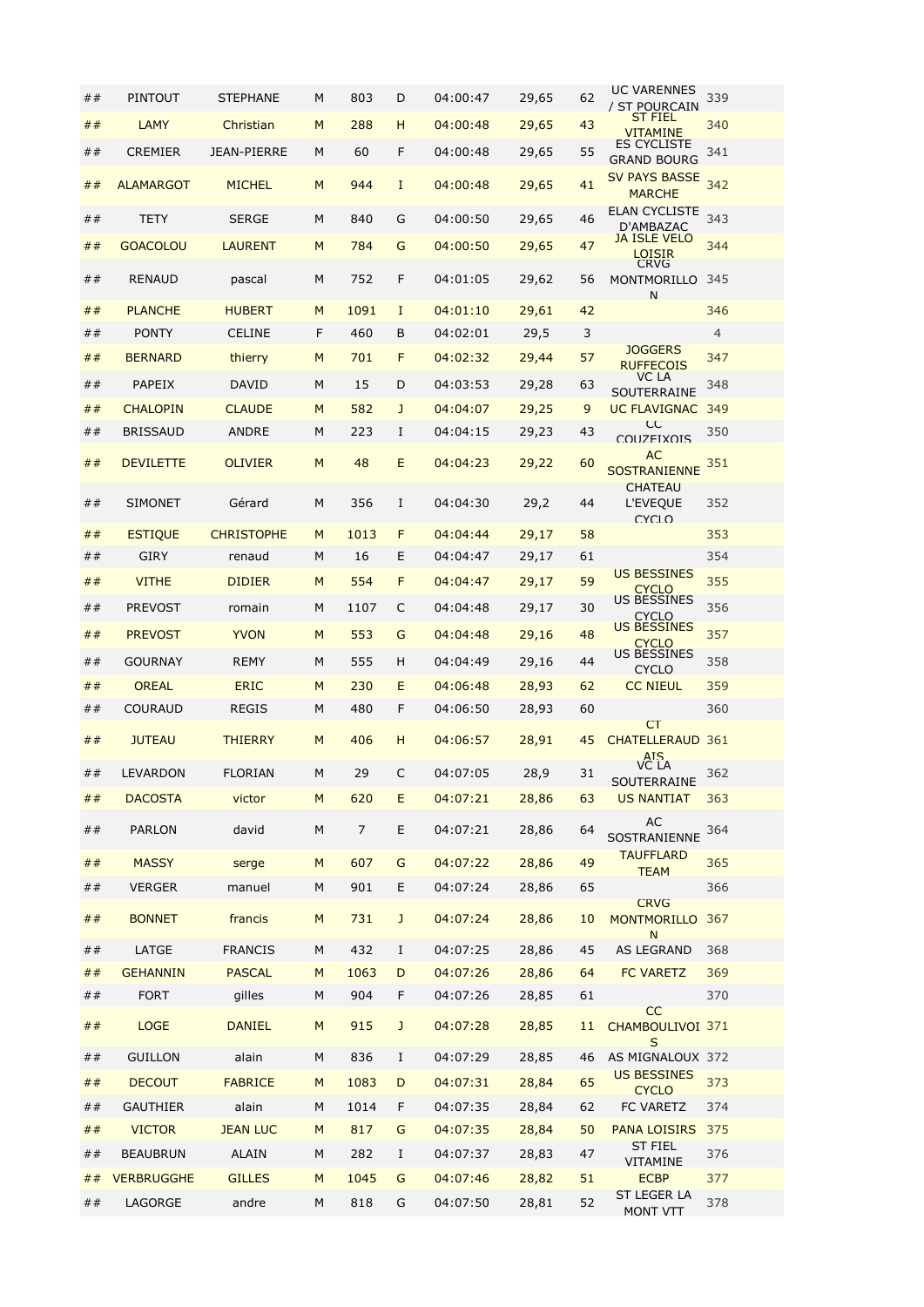| ## | <b>DAVID</b>               | alain                  | M | 938        | G                | 04:08:01 | 28,79 | 53             | <b>FC VARETZ</b>                                  | 379        |
|----|----------------------------|------------------------|---|------------|------------------|----------|-------|----------------|---------------------------------------------------|------------|
| ## | PRADAUD                    | <b>SERGE</b>           | M | 809        | G                | 04:08:34 | 28,72 | 54             | СC<br><b>COLIZEIXOIS</b>                          | 380        |
| ## | <b>GASCOIN</b>             | sandrine               | F | 849        | B                | 04:08:35 | 28,72 | $\overline{4}$ | <b>CAHAGNES</b><br><b>CYCLO SPORT</b>             | 5          |
| ## | <b>RIFFORT</b>             | bernard                | М | 826        | Ι.               | 04:08:38 | 28,72 | 48             | VC.<br><b>MAGNACHON</b>                           | 381        |
| ## | <b>BOURDIER</b>            | <b>KARL</b>            | M | 524        | D                | 04:09:04 | 28,67 | 66             |                                                   | 382        |
| ## | <b>CYPIERRE</b>            | gilbert                | M | 1065       | J                | 04:09:08 | 28,66 | 12             | <b>VC AREDIEN</b>                                 | 383        |
| ## | <b>AUDOIN</b>              | <b>ALAIN JEAN</b>      | M | 242        | J                | 04:09:25 | 28,63 | 13             | <b>SV PAYS BASSE</b><br><b>MARCHE</b>             | 384        |
| ## | <b>PERAT</b>               | daniel                 | M | 603        | J                | 04:09:28 | 28,62 | 14             |                                                   | 385        |
| ## | <b>CHAMPION</b>            | <b>ALAIN</b>           | M | 179        | G                | 04:09:37 | 28,6  | 55             | <b>CSLG</b><br><b>MONTLUCON</b>                   | 386        |
| ## | <b>BERNARDO</b>            | <b>CEDRIC</b>          | M | 178        | D                | 04:09:37 | 28,6  | 67             | <b>UCDM</b>                                       | 387        |
| ## | <b>GOURSAUD</b>            | didier                 | M | 52         | G                | 04:10:05 | 28,55 | 56             | PANA LOISIRS                                      | 388        |
| ## | <b>BOULESTEIX</b>          | <b>PATRICK</b>         | M | 53         | H                | 04:10:05 | 28,55 | 46             | PANA LOISIRS                                      | 389        |
| ## | <b>CYPIERRE</b>            | stephane               | M | 1066       | E                | 04:10:06 | 28,55 | 66             | <b>ASPTT BRIVE</b>                                | 390        |
| ## | <b>DUPUY</b>               | norbert                | M | 702        | E                | 04:10:38 | 28,49 | 67             |                                                   | 391        |
| ## | <b>FAURE</b>               | frederic               | M | 768        | н                | 04:11:23 | 28,4  | 47             | VC ST PRIEST /                                    | 392        |
| ## | <b>SAVARY</b>              | patrice                | M | 1025       | E                | 04:11:54 | 28,34 | 68             | <b>AIXE</b>                                       | 393        |
| ## | <b>KELLY</b>               | <b>MARTIN</b>          | M | 764        | G                | 04:12:28 | 28,28 | 57             |                                                   | 394        |
| ## | <b>KINMONT</b>             | <b>JAMES</b>           | M | 473        | F                | 04:12:39 | 28,26 | 63             | LONDON<br><b>DYNAMO</b>                           | 395        |
| ## | <b>KINMONT</b>             | <b>JAMES</b>           | M | 471        | E                | 04:12:41 | 28,26 | 69             | <b>LONDON</b><br><b>DYNAMO</b>                    | 396        |
| ## | MAILLARD                   | LEO                    | M | 1110       | C                | 04:12:41 | 28,26 | 32             | AC<br>SOSTRANIENNE                                | 397        |
| ## | <b>GUIDEZ</b>              | <b>LAURENT</b>         | M | 732        | E                | 04:12:42 | 28,25 | 70             | <b>CC NIEUL</b>                                   | 398        |
| ## | PICOT                      | rene                   | M | 778        | J                | 04:12:43 | 28,25 | 15             | <b>US LA CHATRE</b>                               | 399        |
| ## | <b>VERGON</b>              | frederic               | M | 985        | F                | 04:12:43 | 28,25 | 64             |                                                   | 400        |
| ## | LAVAURE                    | <b>VINCENT</b>         | M | 47         | D                | 04:12:59 | 28,22 | 68             | VC LA<br>SOUTERRAINE                              | 401        |
| ## | <b>SERON</b>               | <b>PASCAL</b>          | M | 545        | G                | 04:13:05 | 28,21 | 58             |                                                   | 402        |
| ## | LAFORET                    | daniel                 | M | 1010       | G                | 04:13:18 | 28,19 | 59             |                                                   | 403        |
| ## | <b>DIONNET</b>             | <b>MICHEL</b>          | M | 241        | $\mathbf I$      | 04:13:26 | 28,17 | 49             | AC COMITE D<br><b>AUVERGNE</b>                    | 404        |
| ## | <b>TUTOU</b>               | <b>JEAN LOUIS</b>      | M | 951        | J                | 04:14:02 | 28,11 | 16             | <b>SL CHAMBERET</b><br>CHATEAUNEUF                | 405        |
| ## | <b>AUCLAIR</b>             | patrice                | M | 1003       | G                | 04:14:02 | 28,11 | 60             | <b>CLC ARGENTON</b><br><b>CREUSE</b><br><b>CC</b> | 406        |
| ## | <b>VALADE</b>              | Jean-Michel            | M | 365        | H                | 04:14:11 | 28,09 | 48             | <b>FAVEROLLES</b><br>MONTRICHARD                  | 407        |
| ## | <b>LACOSTE</b>             | martine                | F | 1060       | B                | 04:14:11 | 28,09 | 5              | <b>EVCC</b><br><b>BERGERAC</b>                    | 6          |
| ## | SOUCHAUD                   | fabien                 | M | 1016       | C                | 04:14:16 | 28,08 | 33             | <b>GUIDON</b><br><b>BELLACHON</b>                 | 408        |
| ## | <b>VAUGELADE</b>           | dominique              | M | 65         | F                | 04:15:30 | 27,94 | 65             | VC LA<br><b>SOUTERRAINE</b>                       | 409        |
| ## | <b>PASCAL</b>              | <b>BERNARD</b>         | M | 466        | H                | 04:15:30 | 27,94 | 49             | <b>ASPTT BRIVE</b>                                | 410        |
| ## | <b>BEZAUD</b>              | <b>MICHEL</b>          | M | 580        | H                | 04:15:59 | 27,89 | 50             | <b>VC</b>                                         | 411        |
| ## | <b>DUPONT</b>              | françois               | М | 604        | G                | 04:16:00 | 27,89 | 61             | <b>MAGNACHON</b><br>US NANTIAT                    | 412        |
| ## | <b>MOULY</b>               | cedric                 | M | 1125       | D                | 04:16:50 | 27,8  | 69             | TEAM ALCOOLO                                      | 413        |
| ## | <b>FIEFVEZ</b>             | valerie                | F | 1056       | B                | 04:17:58 | 27,68 | 6              | <b>VELO</b><br><b>EVCC</b>                        | 7          |
|    |                            |                        |   |            |                  |          |       |                | <b>BERGERAC</b><br>AC COMITE D                    |            |
| ## | <b>DOUBRE</b>              | <b>THIERRY</b>         | M | 587        | F                | 04:17:58 | 27,68 | 66             | <b>AUVERGNE</b><br>CC                             | 414        |
| ## | SAINTILLAN<br><b>LABBE</b> | THIERRY                | М | 811<br>308 | G<br>$\mathbf I$ | 04:17:58 | 27,68 | 62<br>50       | <b>COLIZEIXOIS</b>                                | 415<br>416 |
| ## |                            | <b>JEAN PIERRE</b>     | M |            |                  | 04:17:58 | 27,68 |                | <b>EVCC</b>                                       |            |
| ## | <b>FIEFVEZ</b>             | patrick<br><b>JEAN</b> | М | 1057       | G                | 04:18:00 | 27,67 | 63             | <b>BERGERAC</b>                                   | 417        |
| ## | <b>COUTARD</b>             | <b>FRANCOIS</b>        | M | 391        | H                | 04:18:01 | 27,67 | 51             | <b>CC FEYTIAT</b>                                 | 418        |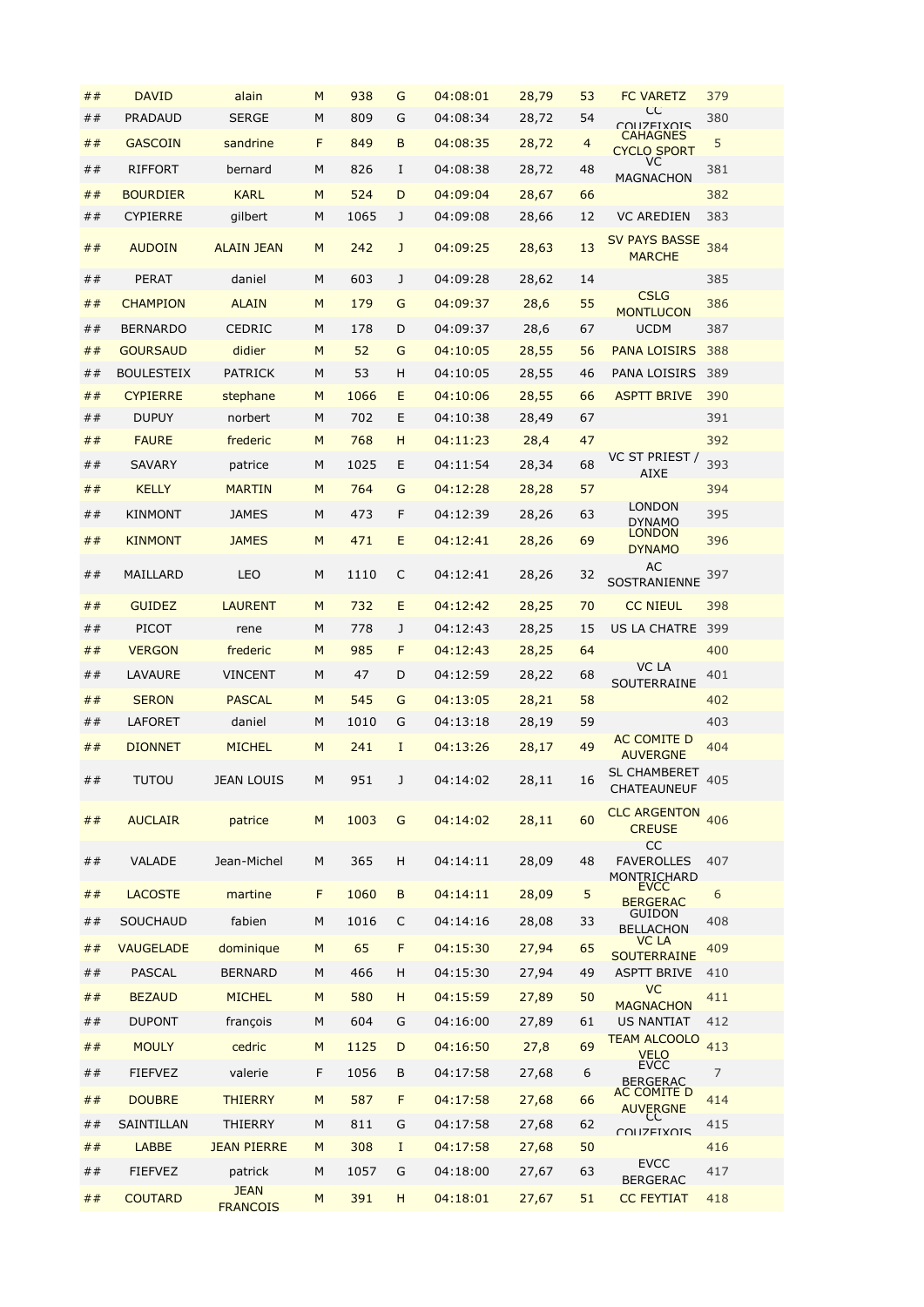| ##        | <b>JOLY</b>       | pascal               | M | 1052 | F            | 04:18:01 | 27,67 | 67 | <b>GUIDON</b><br><b>BELLACHON</b>                        | 419 |
|-----------|-------------------|----------------------|---|------|--------------|----------|-------|----|----------------------------------------------------------|-----|
| ##        | <b>FLEURIOT</b>   | <b>FRANCOIS</b>      | M | 1034 | D            | 04:18:02 | 27,67 | 70 | <b>UC CAPDENAC</b>                                       | 420 |
| ##        | COYCO             | nicolas              | M | 980  | E            | 04:18:02 | 27,67 | 71 | RSC DE<br>GIGNAC                                         | 421 |
| ##        | <b>BRISSAUD</b>   | <b>MICHEL</b>        | M | 290  | G            | 04:18:03 | 27,67 | 64 | VC.<br><b>MAGNACHON</b>                                  | 422 |
| ##        | <b>BEYRAND</b>    | <b>ERIC</b>          | M | 810  | G            | 04:18:06 | 27,66 | 65 | CC<br>COLIZEIXOIS                                        | 423 |
| ##        | <b>GROSVALLET</b> | <b>DANIEL</b>        | M | 361  | н            | 04:18:12 | 27,65 | 52 | <b>UC AIGURANDE 424</b>                                  |     |
| ##        | <b>MERTZ</b>      | <b>FABIEN</b>        | M | 510  | I            | 04:18:27 | 27,63 | 51 | <b>USO</b>                                               | 425 |
| ##        | <b>FERRI</b>      | <b>ANDRE</b>         | M | 1094 | J            | 04:18:27 | 27,63 | 17 | <b>ORMESSON</b>                                          | 426 |
| ##        | <b>FERRANDON</b>  | <b>RENE</b>          | M | 1090 | I            | 04:18:35 | 27,61 | 52 |                                                          | 427 |
| ##        | <b>JAUBOIS</b>    | <b>RENE</b>          | M | 76   | J            | 04:19:21 | 27,53 | 18 | <b>VC LA</b><br><b>SOUTERRAINE</b>                       | 428 |
| ##        | <b>ROUSSEAU</b>   | gilbert              | M | 655  | J            | 04:19:21 | 27,53 | 19 | <b>AC ST VAURY</b>                                       | 429 |
| ##        | <b>RENAULT</b>    | <b>MICHEL</b>        | M | 34   | $\mathbf{J}$ | 04:19:22 | 27,53 | 20 | VC LA<br><b>SOUTERRAINE</b>                              | 430 |
| ##        | <b>GAGNADRE</b>   | <b>ANDRE</b>         | M | 839  | J            | 04:19:24 | 27,52 | 21 | UC CONDAT                                                | 431 |
| ##        | <b>ROBERT</b>     | gilbert              | M | 769  | $\mathbf{J}$ | 04:19:24 | 27,52 | 22 | <b>CAPO CYCLO</b>                                        | 432 |
|           |                   |                      |   |      |              |          |       |    | <b>LIMOGES</b><br><b>SL CHAMBERET</b>                    |     |
| ##        | <b>BESSOULE</b>   | <b>JEAN CLAUDE</b>   | М | 952  | J            | 04:19:26 | 27,52 | 23 | <b>CHATEAUNEUF</b>                                       | 433 |
| ##        | <b>BELIVIER</b>   | <b>JEAN PIERRE</b>   | M | 543  | н            | 04:19:26 | 27,52 | 53 | <b>CAPO CYCLO</b><br><b>LIMOGES</b>                      | 434 |
| ##        | <b>BALZAGUES</b>  | <b>CLAUDE</b>        | M | 1077 | н            | 04:19:26 | 27,52 | 54 | CAPO CYCLO<br><b>LIMOGES</b>                             | 435 |
| ##        | <b>DEGOT</b>      | <b>PIERRE</b>        | M | 879  | G            | 04:19:27 | 27,52 | 66 | <b>CC NIEUL</b>                                          | 436 |
| ##        | VANHOUTTE         | pascal               | M | 967  | G            | 04:20:05 | 27,45 | 67 | AS MEUDON                                                | 437 |
| ##        | <b>BORDIER</b>    | <b>JEAN BRUNO</b>    | M | 426  | н            | 04:20:06 | 27,45 | 55 | <b>AS LEGRAND</b>                                        | 438 |
| ##        | <b>VERGNE</b>     | daniel               | M | 508  | J            | 04:20:06 | 27,45 | 24 | <b>USO</b><br><b>ORMESSON</b>                            | 439 |
| ##        | <b>LEUVREY</b>    | <b>MICHEL</b>        | M | 465  | $\mathbf{J}$ | 04:20:07 | 27,45 | 25 | <b>AS DENISON</b>                                        | 440 |
| ##        | MARIE             | patrick              | M | 767  | н            | 04:20:08 | 27,45 | 56 |                                                          | 441 |
| ##        | <b>MARIE</b>      | jean yes             | M | 509  | I            | 04:20:08 | 27,45 | 53 | <b>USO</b><br><b>ORMESSON</b>                            | 442 |
| ##        | <b>BUSSET</b>     | <b>GUY</b>           | M | 571  | I            | 04:20:10 | 27,44 | 54 | CO CHATELUS<br><b>MALVALEIX</b>                          | 443 |
| ##        | <b>ANTOINE</b>    | <b>JACQUES</b>       | M | 1068 | н            | 04:20:10 | 27,44 | 57 | <b>AS DENISON</b>                                        | 444 |
| ##        | <b>BLANCHARD</b>  | roland               | M | 58   | J            | 04:20:11 | 27,44 | 26 | <b>ES CYCLISTE</b><br><b>GRAND BOURG</b>                 | 445 |
| $\#$ $\#$ | <b>LACOSTE</b>    | guy                  | M | 1059 | н            | 04:20:12 | 27,44 | 58 | <b>EVCC</b><br><b>BERGERAC</b>                           | 446 |
| ##        | PAILLAT           | james                | M | 878  | J            | 04:20:12 | 27,44 | 27 | UVC COUHE                                                | 447 |
| ##        | <b>LASSENNE</b>   | <b>PIERRE</b>        | M | 428  | G            | 04:20:12 | 27,44 | 68 | <b>AS LEGRAND</b>                                        | 448 |
| ##        | PECHIERAS         | DANIEL               | М | 1027 | Ι.           | 04:20:13 | 27,44 | 55 | <b>VC AREDIEN</b>                                        | 449 |
| $\#$ $\#$ | <b>DELOURME</b>   | <b>PHILIPPE</b>      | M | 819  | F            | 04:20:14 | 27,44 | 68 | <b>ACS</b><br><b>BUZANCAIS</b>                           | 450 |
| ##        | <b>BESSINETON</b> | <b>JEAN</b>          | M | 499  | J            | 04:20:26 | 27,41 | 28 | PANA LOISIRS 451                                         |     |
| ##        | <b>DELAGE</b>     | jean pierre          | M | 496  | $\bf{I}$     | 04:20:26 | 27,41 | 56 | <b>PANA LOISIRS 452</b>                                  |     |
| $\# \,\#$ | OLIVIER           | claude               | М | 645  | J            | 04:20:33 | 27,4  | 29 |                                                          | 453 |
| ##        | <b>PERILLAUD</b>  | <b>XAVIER</b>        | M | 715  | D            | 04:20:43 | 27,38 | 71 | <b>VALR</b>                                              | 454 |
| ##        | <b>AVELINE</b>    | <b>JEAN BAPTISTE</b> | М | 88   | C            | 04:20:52 | 27,37 | 34 |                                                          | 455 |
| ##        | <b>RECHINAT</b>   | herve                | M | 40   | E            | 04:20:53 | 27,37 | 72 | <b>CYCLO</b><br><b>RANDONNEURS 456</b><br><b>GUERETO</b> |     |
| ##        | <b>DECAS</b>      | roland               | М | 646  | J            | 04:20:58 | 27,36 | 30 | <b>CC BONNAT</b>                                         | 457 |
| ##        | <b>BALLET</b>     | jacques              | M | 956  | H            | 04:21:55 | 27,26 | 59 |                                                          | 458 |
| ##        | <b>BUSSET</b>     | rene                 | М | 753  | Ι            | 04:22:38 | 27,19 | 57 | CO CHATELUS<br>MALVALEIX                                 | 459 |
| ##        | <b>DAUMAS</b>     | jean piere           | M | 617  | $\rm I$      | 04:22:43 | 27,18 | 58 | <b>US MEREAU</b>                                         | 460 |
| ##        | <b>RUAUD</b>      | Rémy                 | М | 338  | G            | 04:23:05 | 27,14 | 69 | <b>VC ST GENCE</b>                                       | 461 |
| ##        | <b>VANNIER</b>    | <b>DAVID</b>         | M | 359  | F            | 04:23:42 | 27,08 | 69 |                                                          | 462 |
| ##        | TEILLET           | <b>DENIS</b>         | М | 718  | E            | 04:23:46 | 27,07 | 73 |                                                          | 463 |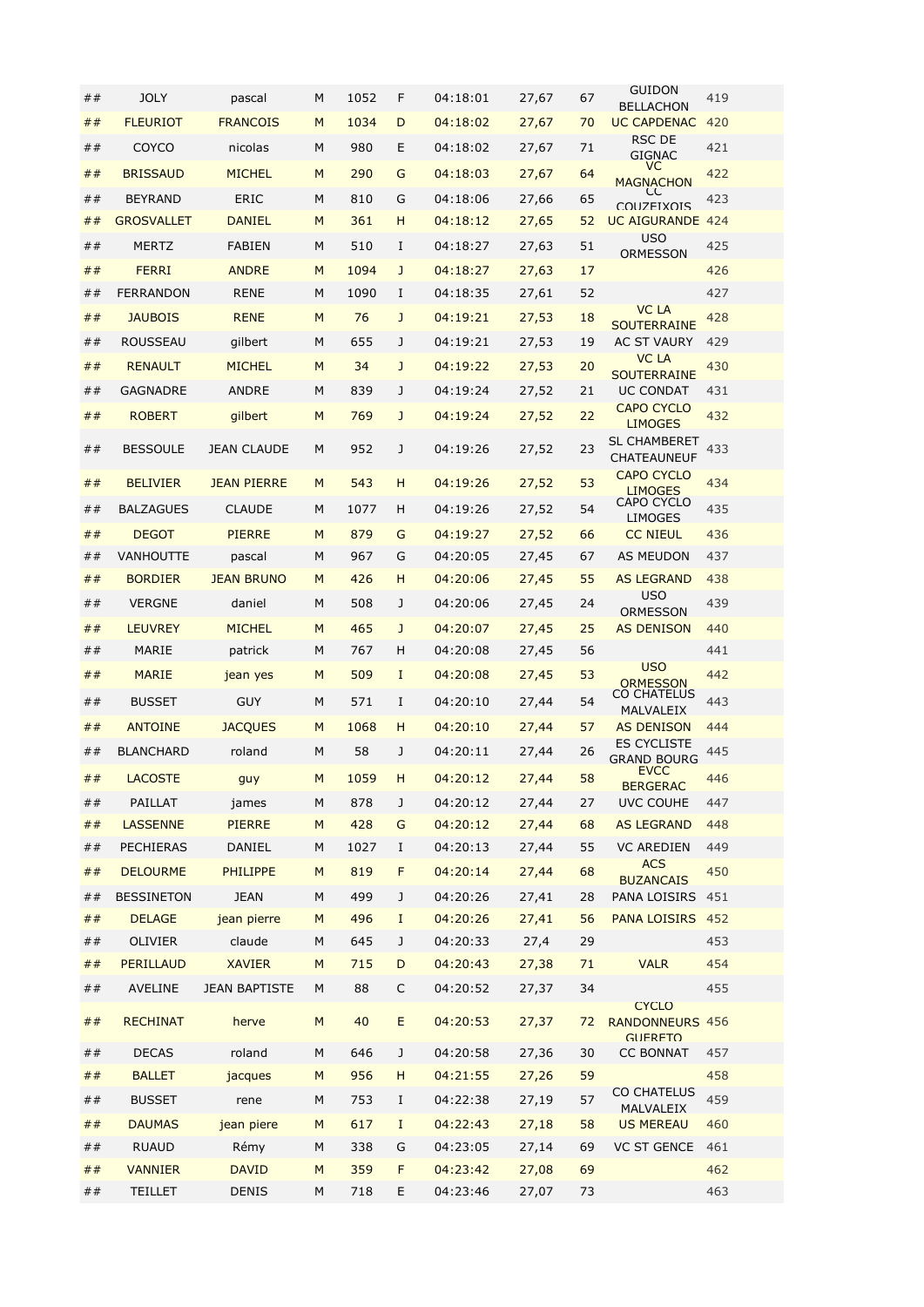| ##        | <b>BERTRAND</b>      | philippe           | M | 661  | G           | 04:23:56 | 27,05 | 70 | <b>CLC ARGENTON</b><br><b>CREUSE</b>         | 464 |
|-----------|----------------------|--------------------|---|------|-------------|----------|-------|----|----------------------------------------------|-----|
| ##        | <b>STELLA</b>        | <b>CHANTAL</b>     | F | 1117 | B           | 04:23:57 | 27,05 | 7  | <b>VC COURNON</b>                            | 8   |
| ##        | <b>BEAUSSIRE</b>     | jean luc           | M | 490  | H           | 04:23:57 | 27,05 | 60 | <b>PANA LOISIRS</b>                          | 465 |
| ##        | <b>LAFORET</b>       | eric               | M | 662  | D           | 04:23:57 | 27,05 | 72 | <b>CLC ARGENTON</b><br><b>CREUSE</b>         | 466 |
| ##        | <b>NOEL</b>          | bernard            | M | 525  | J           | 04:23:57 | 27,05 | 31 | <b>CJL ARDENTES 467</b>                      |     |
| ##        | <b>TOULET</b>        | <b>CLAUDE</b>      | F | 788  | В           | 04:23:58 | 27,05 | 8  | JA ISLE VELO                                 | 9   |
| ##        | <b>ESCAUDEMAIS</b>   | <b>ANDRE</b>       | M | 487  | $\mathbf I$ | 04:23:58 | 27,05 | 59 | LOISIR<br><b>PANA LOISIRS</b>                | 468 |
| ##        | ON<br><b>JACOBEE</b> | Pascale            | F | 502  | B           | 04:23:59 | 27,05 | 9  | PANA LOISIRS                                 | 10  |
| ##        | <b>VIGNAUD</b>       | <b>DOMINIQUE</b>   | M | 504  | G           | 04:23:59 | 27,05 | 71 | <b>PANA LOISIRS</b>                          | 469 |
| ##        | <b>JOUHANNEAU</b>    | <b>YVES</b>        | M | 597  | G           | 04:23:59 | 27,05 | 72 | CJL ARDENTES 470                             |     |
| ##        | <b>DARTHOUT</b>      | <b>ALAIN</b>       | M | 663  | G           | 04:24:00 | 27,05 | 73 | <b>CLC ARGENTON</b><br><b>CREUSE</b>         | 471 |
| ##        | <b>ROBIN</b>         | <b>JACKY</b>       | M | 286  | J           | 04:24:00 | 27,04 | 32 | <b>UVC COUHE</b>                             | 472 |
|           |                      |                    | M |      |             | 04:24:01 |       | 74 | US LE                                        |     |
| ##        | <b>RENARD</b>        | <b>ERIC</b>        |   | 381  | E           |          | 27,04 |    | <b>POINCONNET</b>                            | 473 |
| ##        | VIRONDEAU            | <b>JEAN CLAUDE</b> | M | 813  | I           | 04:24:02 | 27,04 | 60 | US NANTIAT<br><b>USTM</b>                    | 474 |
| ##        | <b>LAURAIRE</b>      | gilbert            | M | 707  | I           | 04:24:06 | 27,03 | 61 | <b>CYCLISME</b>                              | 475 |
| ##        | <b>THIENPONT</b>     | herve              | M | 899  | D           | 04:24:09 | 27,03 | 73 |                                              | 476 |
| ##        | <b>VERGER</b>        | nicole             | F | 488  | B           | 04:24:53 | 26,95 | 10 | <b>PANA LOISIRS</b>                          | 11  |
| ##        | <b>VERGER</b>        | robert             | M | 489  | G           | 04:24:53 | 26,95 | 74 | PANA LOISIRS                                 | 477 |
| ##        | <b>TABOURET</b>      | Pascal             | M | 304  | н           | 04:24:54 | 26,95 | 61 | <b>PANA LOISIRS</b>                          | 478 |
| ##        | <b>GUEDON</b>        | joel               | M | 1061 | G           | 04:25:22 | 26,91 | 75 | LA ROCHE<br><b>POSAY</b>                     | 479 |
| ##        | <b>BLUGEON</b>       | benoit             | M | 858  | C           | 04:26:07 | 26,83 | 35 | <b>V NAINTRE</b>                             | 480 |
| ##        | <b>BOURDOIS</b>      | dominique          | M | 863  | Ε           | 04:26:07 | 26,83 | 75 |                                              | 481 |
| ##        | <b>BLUGEON</b>       | <b>JOEL</b>        | M | 857  | G           | 04:26:08 | 26,83 | 76 | LA ROCHE<br><b>POSAY</b>                     | 482 |
| ##        | TRICARD              | daniel             | M | 795  | J           | 04:27:05 | 26,73 | 33 | JA ISLE VELO<br>LOISIR                       | 483 |
| ##        | <b>TAISNE</b>        | <b>BERNARD</b>     | M | 772  | $\mathbf I$ | 04:27:27 | 26,7  | 62 | <b>CRVG</b><br>MONTMORILLO 484<br>N          |     |
| ##        | <b>BREUIL</b>        | <b>FABRICE</b>     | M | 244  | F           | 04:27:53 | 26,65 | 70 | <b>CSL LIMOGES</b><br><b>RVI</b>             | 485 |
| $\#$ $\#$ | <b>MALEGOL</b>       | <b>CLAUDE</b>      | M | 1108 | J           | 04:27:58 | 26,64 | 34 | <b>CYCLO LOSIRS</b><br><b>EVREUX</b>         | 486 |
| ##        | <b>LABROUSSE</b>     | dominique          | М | 455  | I           | 04:27:58 | 26,64 | 63 | CS BELLAC<br><b>CYCLO</b>                    | 487 |
| ##        | <b>SAINTEAU</b>      | <b>DIDIER</b>      | M | 507  | $\bf{I}$    | 04:28:04 | 26,63 | 64 | <b>USO</b><br><b>ORMESSON</b>                | 488 |
| ##        | <b>COULOT</b>        | pierre             | M | 957  | н           | 04:28:06 | 26,63 | 62 | VC<br>AUBUSSONNAI 489                        |     |
| ##        | <b>PERRIER</b>       | pascal             | M | 862  | G           | 04:28:11 | 26,62 | 77 | BRIANCE<br><b>ROSELLE</b><br><b>AVFNTURF</b> | 490 |
| ##        | <b>ROULAUD</b>       | <b>JACQUES</b>     | M | 943  | н           | 04:28:25 | 26,6  | 63 | <b>SCC</b><br><b>LAURENTAIS</b>              | 491 |
| ##        | <b>PUYBRAS</b>       | rene               | M | 868  | I           | 04:28:29 | 26,59 | 65 | <b>SCC</b><br><b>LAURENTAIS</b>              | 492 |
| ##        | <b>RAYNAUD</b>       | albert             | M | 789  | J           | 04:28:31 | 26,59 | 35 | JA ISLE VELO<br><b>LOISIR</b>                | 493 |
| ##        | <b>NIBODEAU</b>      | <b>RAYMOND</b>     | M | 877  | H           | 04:28:32 | 26,59 | 64 |                                              | 494 |
| ##        | <b>DAUDON</b>        | thierry            | M | 1069 | G           | 04:28:34 | 26,58 | 78 |                                              | 495 |
| ##        | <b>OUSPOINTOUR</b>   | <b>JEAN CLAUDE</b> | M | 785  | $\bf{I}$    | 04:28:37 | 26,58 | 66 | <b>JA ISLE VELO</b>                          | 496 |
| ##        | <b>BREDECHE</b>      | jacques            | M | 491  | I           | 04:28:39 | 26,58 | 67 | <b>LOISIR</b><br>PANA LOISIRS 497            |     |
|           |                      |                    |   |      |             |          |       |    | <b>VC</b>                                    |     |
| ##        | <b>ROTAT</b>         | michel             | M | 961  | I           | 04:29:03 | 26,54 | 68 | AUBUSSONNAI 498<br>$\sqrt{\frac{5}{2}}$      |     |
| ##        | PRINET               | roland             | M | 960  | I           | 04:29:07 | 26,53 | 69 | AUBUSSONNAI 499<br>$\mathsf{S}$              |     |
| ##        | <b>SERIES</b>        | <b>JEAN CLAUDE</b> | M | 224  | J           | 04:29:34 | 26,49 | 36 | <b>CS SOUILLAC</b>                           | 500 |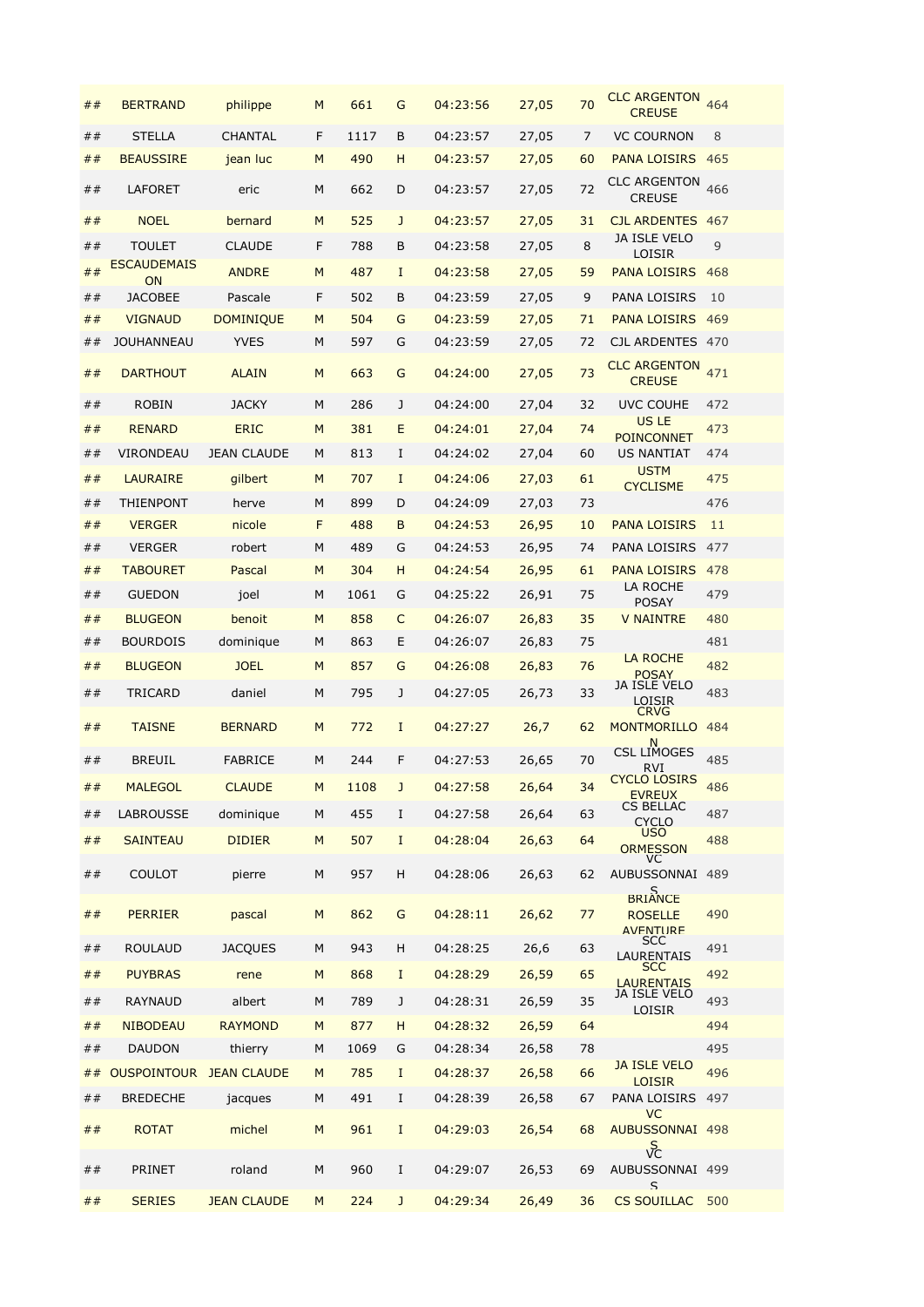| ## | <b>AUFORT</b>    | <b>JACKY</b>       | M | 743  | I            | 04:30:14 | 26,42 | 70 |                                                                        | 501 |
|----|------------------|--------------------|---|------|--------------|----------|-------|----|------------------------------------------------------------------------|-----|
| ## | <b>GROS</b>      | <b>SERGE</b>       | M | 382  | J            | 04:30:17 | 26,42 | 37 | <b>US LE</b><br><b>POINCONNET</b>                                      | 502 |
| ## | <b>GORRE</b>     | DANIEL             | M | 933  | J            | 04:30:20 | 26,41 | 38 | UC FLAVIGNAC 503                                                       |     |
| ## | <b>PICART</b>    | <b>JEAN LUC</b>    | M | 939  | н            | 04:30:21 | 26,41 | 65 | <b>SCC</b><br><b>LAURENTAIS</b>                                        | 504 |
| ## | LALOI            | CHRISTIAN          | M | 572  | I            | 04:30:25 | 26,4  | 71 | CAPO CYCLO                                                             | 505 |
| ## | <b>CHAUVEAU</b>  | thierry            | M | 917  | E            | 04:31:57 | 26,25 | 76 | <b>LIMOGES</b><br><b>MEUZAC</b><br><b>EVASIONS</b><br><b>BOISSEUIL</b> | 506 |
| ## | <b>FAUCONNET</b> | PASCAL             | M | 808  | Η            | 04:33:32 | 26,1  | 66 | <b>UNION</b><br><b>CYCLISTE</b>                                        | 507 |
| ## | <b>PECORARO</b>  | laurent            | M | 725  | G            | 04:33:35 | 26,1  | 79 | <b>BOISSEUIL</b><br><b>UNION</b><br><b>CYCLISTE</b>                    | 508 |
| ## | <b>BAUDET</b>    | denis              | M | 602  | J            | 04:33:39 | 26,09 | 39 | MOZAC CC                                                               | 509 |
| ## | <b>MASSANO</b>   | <b>ARLINDO</b>     | M | 971  | F            | 04:33:53 | 26,07 | 71 | <b>TEAM ALCOOLO</b><br><b>VELO</b>                                     | 510 |
| ## | <b>JOUANNEAU</b> | michel             | M | 567  | J            | 04:34:00 | 26,06 | 40 | ANC DUN LE<br><b>PALESTEL</b>                                          | 511 |
| ## | <b>BLIN</b>      | <b>PATRICK</b>     | M | 641  | н            | 04:34:04 | 26,05 | 67 | UC<br><b>ROYERES/ST</b><br><b>I FONARD</b><br>BESANCON                 | 512 |
| ## | <b>BOURGEOIS</b> | bernard            | M | 46   | J            | 04:36:12 | 25,85 | 41 | <b>CYCLO</b><br>RANDONNELIR                                            | 513 |
| ## | <b>MOREAU</b>    | dominique          | M | 54   | G            | 04:36:17 | 25,84 | 80 | <b>ES CYCLISTE</b><br><b>GRAND BOURG</b><br>AC                         | 514 |
| ## | PORTRAIT         | <b>JEAN MARC</b>   | M | 713  | н            | 04:36:20 | 25,84 | 68 | CHASSENEUIL                                                            | 515 |
| ## | <b>GOUMICHON</b> | <b>PASCAL</b>      | M | 632  | G            | 04:37:21 | 25,74 | 81 |                                                                        | 516 |
| ## | <b>GAUTHIER</b>  | jean bernard       | M | 689  | G            | 04:37:26 | 25,74 | 82 | AS ST JUNIEN<br><b>ES CYCLISTE</b>                                     | 517 |
| ## | <b>GUILLOT</b>   | <b>BERNARD</b>     | M | 56   | I            | 04:37:34 | 25,72 | 72 | <b>GRAND BOURG</b>                                                     | 518 |
| ## | <b>BALLET</b>    | gilles             | M | 986  | G            | 04:37:40 | 25,71 | 83 |                                                                        | 519 |
| ## | <b>BRUN</b>      | lionel             | M | 647  | D            | 04:37:46 | 25,7  | 74 | <b>BONNAC</b><br><b>LOISIRS</b>                                        | 520 |
| ## | CARMANTRAN<br>D  | <b>FRANCOIS</b>    | M | 855  | G            | 04:37:50 | 25,7  | 84 |                                                                        | 521 |
| ## | <b>KIRSCH</b>    | <b>FRANCOIS</b>    | M | 1029 | E            | 04:37:56 | 25,69 | 77 |                                                                        | 522 |
| ## | <b>GAUCHER</b>   | didier             | M | 941  | н            | 04:38:52 | 25,6  | 69 | <b>LIMOGES</b><br>TRIATHLON                                            | 523 |
| ## | <b>TESTAUX</b>   | <b>BERNARD</b>     | M | 797  | J            | 04:38:59 | 25,59 | 42 |                                                                        | 524 |
| ## | PENAUD           | jean paul          | M | 916  | I            | 04:39:01 | 25,59 | 73 | UC<br>ROYERES/ST<br><b>I FONARD</b>                                    | 525 |
| ## | <b>POLI</b>      | christian          | M | 612  | н            | 04:39:04 | 25,58 | 70 | <b>LSO COLOMBES</b><br><b>CYCLO</b>                                    | 526 |
| ## | <b>BEILLOT</b>   | <b>JACQUES</b>     | M | 312  | $\bf{I}$     | 04:39:32 | 25,54 | 74 | <b>ELAN CYCLISTE</b><br>D'AMBAZAC                                      | 527 |
| ## | <b>CHAZETTE</b>  | raymond            | M | 59   | $\mathbf I$  | 04:39:32 | 25,54 | 75 | <b>ES CYCLISTE</b><br><b>GRAND BOURG</b>                               | 528 |
| ## | LARAUD           | jean françois      | M | 635  | F            | 04:39:33 | 25,54 | 72 | ANC DUN LE<br><b>PALESTEL</b>                                          | 529 |
| ## | <b>REYGNAUD</b>  | <b>JEAN CLAUDE</b> | M | 497  | $\mathbf I$  | 04:39:33 | 25,54 | 76 | <b>PANA LOISIRS</b>                                                    | 530 |
| ## | <b>JAUNEAU</b>   | <b>BERNARD</b>     | M | 889  | н            | 04:39:59 | 25,5  | 71 | <b>CAPO CYCLO</b>                                                      | 531 |
| ## | <b>GAUSSINEL</b> | <b>LAURENT</b>     | M | 500  | E            | 04:40:10 | 25,48 | 78 | <b>LIMOGES</b><br><b>PANA LOISIRS</b>                                  | 532 |
| ## | <b>JOUHAUD</b>   | <b>JEAN LUC</b>    | M | 494  | E            | 04:40:12 | 25,48 | 79 | PANA LOISIRS                                                           | 533 |
| ## | <b>MIOLANE</b>   | <b>PASCALE</b>     | F | 89   | B            | 04:40:19 | 25,47 | 11 | <b>CC LES</b><br><b>COPAINS</b>                                        | 12  |
| ## | <b>ALBARET</b>   | christine          | F | 92   | B            | 04:40:19 | 25,47 | 12 | CC LES                                                                 | 13  |
| ## | <b>BUREAU</b>    | <b>MICHEL</b>      | M | 657  | $\mathbf{J}$ | 04:40:19 | 25,47 | 43 | <b>COPAINS</b><br><b>UC FLAVIGNAC</b>                                  | 534 |
| ## | <b>BATTU</b>     | THIERRY            | M | 631  | F            | 04:41:10 | 25,39 | 73 |                                                                        | 535 |
| ## | <b>PRULEAU</b>   | <b>JEAN MARIE</b>  | M | 551  | н            | 04:42:01 | 25,32 | 72 | A DES CYCLOS                                                           | 536 |
| ## | <b>LEGROS</b>    | rene               | M | 667  | J            | 04:42:11 | 25,3  | 44 | <b>CRECHOIS</b><br>CAPO CYCLO                                          | 537 |
|    |                  |                    |   |      |              |          |       |    | <b>LIMOGES</b><br>ST LEGER LA                                          |     |
| ## | <b>FEYSSAT</b>   | <b>STEPHANE</b>    | M | 748  | E            | 04:42:24 | 25,28 | 80 | <b>MONT VTT</b>                                                        | 538 |
| ## | <b>AUSSEUR</b>   | gilles             | M | 1050 | 1            | 04:42:31 | 25,27 | 77 | LUCAY LE MALE 539                                                      |     |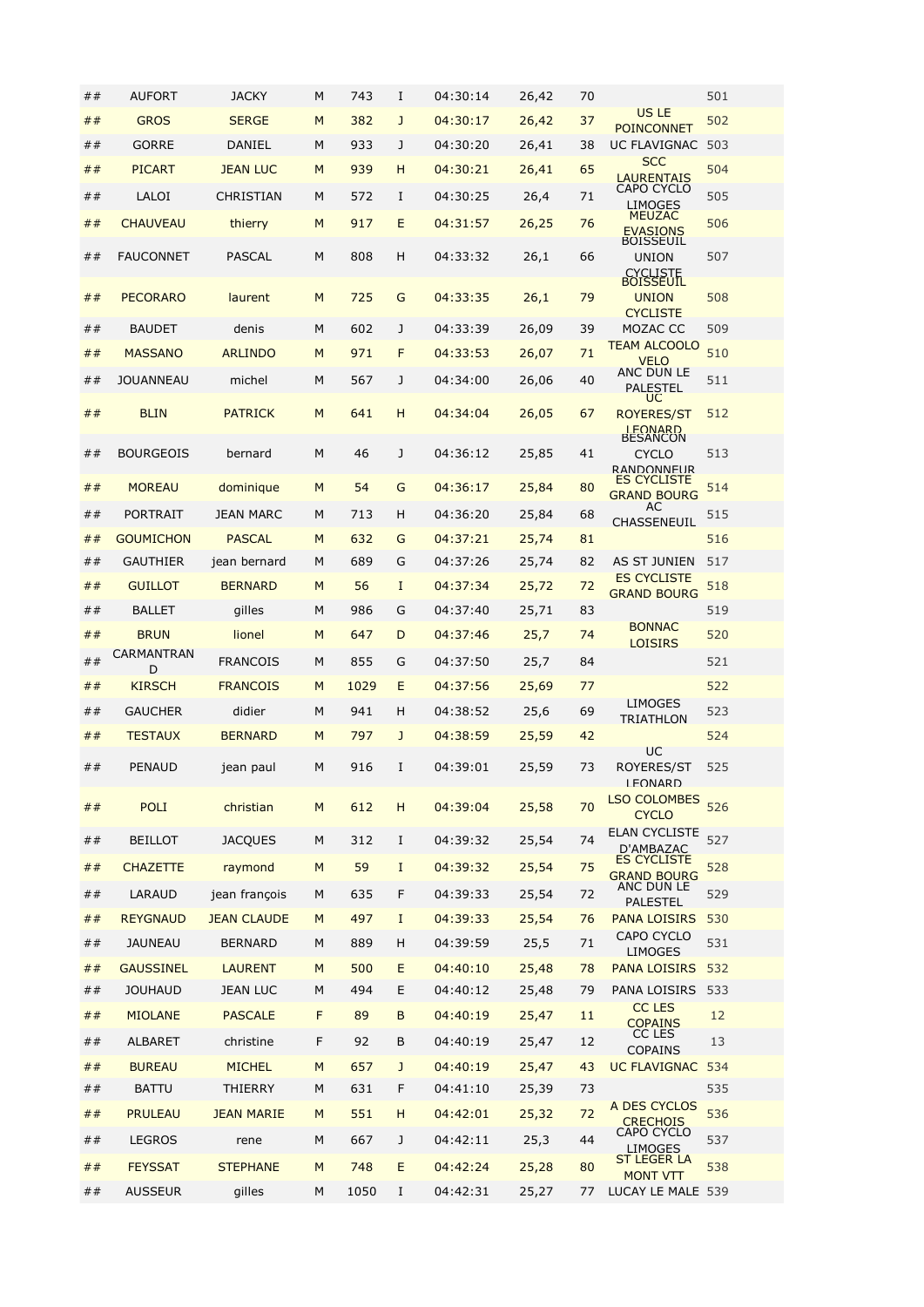| ##        | <b>SALMON</b>     | sebastien                         | M | 765  | D            | 04:42:35 | 25,27 | 75 | <b>CC PALAISIEN</b>                                            | 540 |
|-----------|-------------------|-----------------------------------|---|------|--------------|----------|-------|----|----------------------------------------------------------------|-----|
| ##        | <b>SALMON</b>     | alain                             | M | 763  | I            | 04:42:36 | 25,26 | 78 | <b>CC EXIDEUIL</b>                                             | 541 |
| ##        | <b>BOURNAS</b>    | <b>JEAN JACQUES</b>               | M | 895  | $\mathbf I$  | 04:43:03 | 25,22 | 79 |                                                                | 542 |
| ##        | <b>VEVAUD</b>     | <b>BERNARD</b>                    | M | 674  | н            | 04:44:31 | 25,09 | 73 | ROC CYCLO                                                      | 543 |
| ##        | <b>TRICARD</b>    | raymond                           | M | 675  | н            | 04:44:32 | 25,09 | 74 | ROC CYCLO                                                      | 544 |
| ##        | <b>FOURGEAUD</b>  | pascal                            | M | 676  | F            | 04:44:33 | 25,09 | 74 | ROC CYCLO                                                      | 545 |
| ##        | <b>COQUILLAUD</b> | <b>BRUNO</b>                      | M | 793  | F            | 04:45:22 | 25,02 | 75 | <b>JA ISLE VELO</b>                                            | 546 |
| ##        | VILLACAMPA        | <b>NICOLAS</b>                    | M | 298  | G            | 04:45:45 | 24,99 | 85 | <b>LOISIR</b><br>PANA LOISIRS                                  | 547 |
| ##        | <b>DUBREUIL</b>   | bernard                           | M | 835  | $\mathbf I$  | 04:45:46 | 24,99 | 80 | <b>VC</b>                                                      | 548 |
| ##        | <b>LABROUSSE</b>  | Jean-Louis                        | M | 269  | н            | 04:45:47 | 24,98 | 75 | <b>MAGNACHON</b><br>CC                                         | 549 |
| ##        | <b>VILLACAMPA</b> | christine                         | F | 1076 | B            | 04:45:53 |       | 13 | <b>COLIZEIXOIS</b><br><b>PANA LOISIRS</b>                      | 14  |
|           |                   |                                   |   | 651  |              |          | 24,97 | 76 |                                                                | 550 |
| ##        | <b>BERNERON</b>   | jean marie                        | М |      | н            | 04:46:19 | 24,94 |    |                                                                |     |
| ##        | <b>ROUZAIROL</b>  | <b>GERARD</b>                     | M | 953  | G            | 04:48:06 | 24,78 | 86 | <b>SL CHAMBERET</b><br><b>CHATEAUNEUF</b><br><b>CAPO CYCLO</b> | 551 |
| ##        | <b>LANGLADE</b>   | bernard                           | M | 762  | $\mathbf I$  | 04:48:08 | 24,78 | 81 | <b>LIMOGES</b>                                                 | 552 |
| ##        | <b>JOUILLAT</b>   | <b>BRUNO</b>                      | M | 333  | G            | 04:48:08 | 24,78 | 87 | <b>CC BOSMIE</b>                                               | 553 |
| ##        | <b>BELLANGER</b>  | CHRISTIAN                         | M | 1088 | I            | 04:48:50 | 24,72 | 82 | <b>EC PLESTIN</b><br><b>PAYS TREGOR</b>                        | 554 |
| ##        | <b>BOREL</b>      | <b>JEAN PIERRE</b>                | M | 654  | н            | 04:50:06 | 24,61 | 77 | <b>AS TESTERINE</b>                                            | 555 |
|           | <b>ROUSSEAU</b>   |                                   | M |      | J            | 04:50:24 | 24,59 | 45 | <b>CYCLO</b><br>CABOURG                                        |     |
| ##        |                   | jean paul                         |   | 848  |              |          |       |    | <b>CYCLO CLUB</b><br><b>CABOURG</b>                            | 556 |
| ##        | <b>HABIT</b>      | michel                            | M | 847  | F            | 04:50:24 | 24,59 | 76 | <b>CYCLO CLUB</b>                                              | 557 |
| ##        | MARTINEAU         | philippe                          | M | 870  | I            | 04:50:24 | 24,59 | 83 | VC.<br><b>MAGNACHON</b>                                        | 558 |
| ##        | <b>GARAUD</b>     | vincent                           | M | 523  | C            | 04:51:23 | 24,5  | 36 | <b>VTT SAINT</b><br><b>JOUVENT</b><br>UC                       | 559 |
| ##        | LATOUILLE         | <b>DAMIEN</b>                     | M | 411  | D            | 04:51:39 | 24,48 | 76 | ROYERES/ST<br><b>I FONARD</b>                                  | 560 |
| ##        | <b>HIRAT</b>      | <b>JEAN</b><br><b>FRANCOIS</b>    | M | 246  | н            | 04:51:41 | 24,48 | 78 |                                                                | 561 |
| ##        | ORWIN             | <b>JOHN</b>                       | M | 579  | J            | 04:52:43 | 24,39 | 46 | <b>LONDON</b>                                                  | 562 |
| ##        | <b>GARCIN</b>     | <b>PATRICE</b>                    | M | 557  | н            | 04:52:43 | 24,39 | 79 | <b>DYNAMO</b><br><b>ACTC LA</b>                                | 563 |
| ##        | <b>BUYSSENS</b>   | <b>IVAN</b>                       | M | 896  | н            | 04:52:47 | 24,39 | 80 | <b>CRECHE</b>                                                  | 564 |
| ##        | <b>FOMPROIX</b>   | <b>JEAN MARIE</b>                 | M | 297  | H            | 04:54:33 | 24,24 | 81 | <b>AC LUANT</b>                                                | 565 |
|           |                   |                                   |   |      |              |          |       |    | <b>AC</b>                                                      |     |
| ##        | LUREAU            | daniel                            | М | 1020 | I            | 04:54:33 | 24,24 | 84 | <b>BOUSSAQUINE</b>                                             | 566 |
| $\#$ $\#$ | <b>PREAU</b>      | michel                            | M | 750  | J            | 04:54:35 | 24,24 | 47 | <b>CYCLOS</b><br><b>ROCHEFORTAIS</b>                           | 567 |
| ##        | LALIERE           | MICHEL                            | M | 930  | $\mathsf F$  | 04:57:04 | 24,03 | 77 | <b>CC BONNAT</b>                                               | 568 |
| ##        | <b>DAMIT</b>      | <b>FRANCOIS</b>                   | M | 1062 | н            | 04:59:06 | 23,87 | 82 | <b>COMPAGNONS</b><br>DE LA                                     | 569 |
| ##        | <b>GOURSEAUD</b>  | annette                           | F | 616  | B            | 04:59:31 | 23,84 | 14 | <b>CC NIEUL</b>                                                | 15  |
| $\#$ $\#$ | <b>DEVAUD</b>     | <b>JEAN LOUIS</b>                 | M | 615  | H            | 04:59:31 | 23,84 | 83 | <b>CC NIEUL</b>                                                | 570 |
| ##        | CAZY              | JEAN                              | М | 882  | D            | 04:59:34 | 23,83 | 77 | <b>CC HARRYS</b>                                               | 571 |
| ##        | <b>LUINAUD</b>    | <b>CHRISTOPHE</b><br><b>ANDRE</b> | M | 339  | $\mathsf{J}$ | 05:00:05 | 23,79 | 48 | <b>CHATEAUROUX</b><br>ANC DUN LE                               | 572 |
|           |                   |                                   |   |      |              |          |       |    | <b>PALESTEL</b><br>ANC DUN LE                                  |     |
| ##        | ARTIGAUD          | <b>ROGER</b>                      | М | 349  | J            | 05:00:05 | 23,79 | 49 | <b>PALESTEL</b>                                                | 573 |
| ##        | <b>GUERY</b>      | laurent                           | M | 948  | C            | 05:00:12 | 23,78 | 37 |                                                                | 574 |
| ##        | <b>JAILLET</b>    | <b>JEAN LUC</b>                   | М | 437  | G            | 05:03:14 | 23,55 | 88 | AS LEGRAND                                                     | 575 |
| ##        | <b>LEVEQUE</b>    | thierry                           | M | 436  | E            | 05:03:15 | 23,54 | 81 | <b>AS LEGRAND</b>                                              | 576 |
| ##        | <b>ROY</b>        | <b>CLAUDINE</b>                   | F | 1115 | B            | 05:07:27 | 23,22 | 15 |                                                                | 16  |
| ##        | <b>PANNETIER</b>  | <b>ROBERT</b>                     | M | 501  | Ι.           | 05:07:28 | 23,22 | 85 | <b>PANA LOISIRS</b>                                            | 577 |
| ##        | <b>ROBERT</b>     | <b>JAMES</b>                      | М | 1114 | Е            | 05:07:29 | 23,22 | 82 |                                                                | 578 |
| ##        | <b>BUISSON</b>    | leopold                           | M | 498  | J            | 05:07:29 | 23,22 | 50 | <b>PANA LOISIRS</b>                                            | 579 |
| ##        | <b>FOUSSIER</b>   | didier                            | М | 913  | F            | 05:09:05 | 23,1  | 78 | PÉDALIER<br><b>USSONNAIS</b>                                   | 580 |